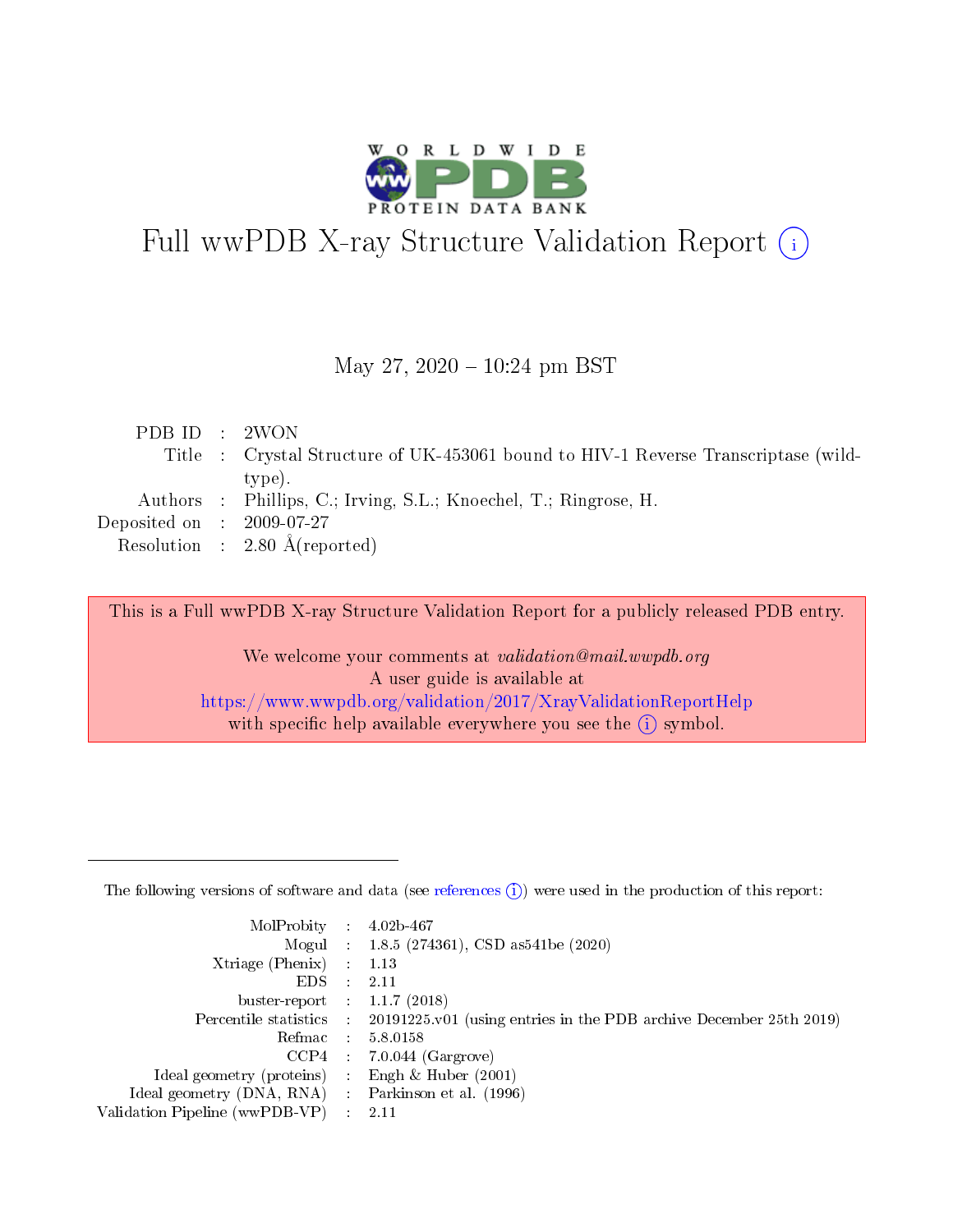# 1 [O](https://www.wwpdb.org/validation/2017/XrayValidationReportHelp#overall_quality)verall quality at a glance  $(i)$

The following experimental techniques were used to determine the structure: X-RAY DIFFRACTION

The reported resolution of this entry is 2.80 Å.

Percentile scores (ranging between 0-100) for global validation metrics of the entry are shown in the following graphic. The table shows the number of entries on which the scores are based.



| Metric                | Whole archive<br>$(\#\mathrm{Entries})$ | Similar resolution<br>$(\#\text{Entries}, \text{resolution range}(\text{\AA}))$ |  |  |
|-----------------------|-----------------------------------------|---------------------------------------------------------------------------------|--|--|
| Clashscore            | 141614                                  | $3569(2.80-2.80)$                                                               |  |  |
| Ramachandran outliers | 138981                                  | $3498(2.80-2.80)$                                                               |  |  |
| Sidechain outliers    | 138945                                  | $3500(2.80-2.80)$                                                               |  |  |
| RSRZ outliers         | 127900                                  | $3078(2.80-2.80)$                                                               |  |  |

The table below summarises the geometric issues observed across the polymeric chains and their fit to the electron density. The red, orange, yellow and green segments on the lower bar indicate the fraction of residues that contain outliers for  $\geq=3$ , 2, 1 and 0 types of geometric quality criteria respectively. A grey segment represents the fraction of residues that are not modelled. The numeric value for each fraction is indicated below the corresponding segment, with a dot representing fractions  $\epsilon = 5\%$  The upper red bar (where present) indicates the fraction of residues that have poor fit to the electron density. The numeric value is given above the bar.

| Mol | Chain | Length | Quality of chain |     |    |  |  |  |
|-----|-------|--------|------------------|-----|----|--|--|--|
|     |       | 560    | 7%<br>68%        | 28% |    |  |  |  |
|     |       | 440    | 7%<br>66%        | 25% | 6% |  |  |  |

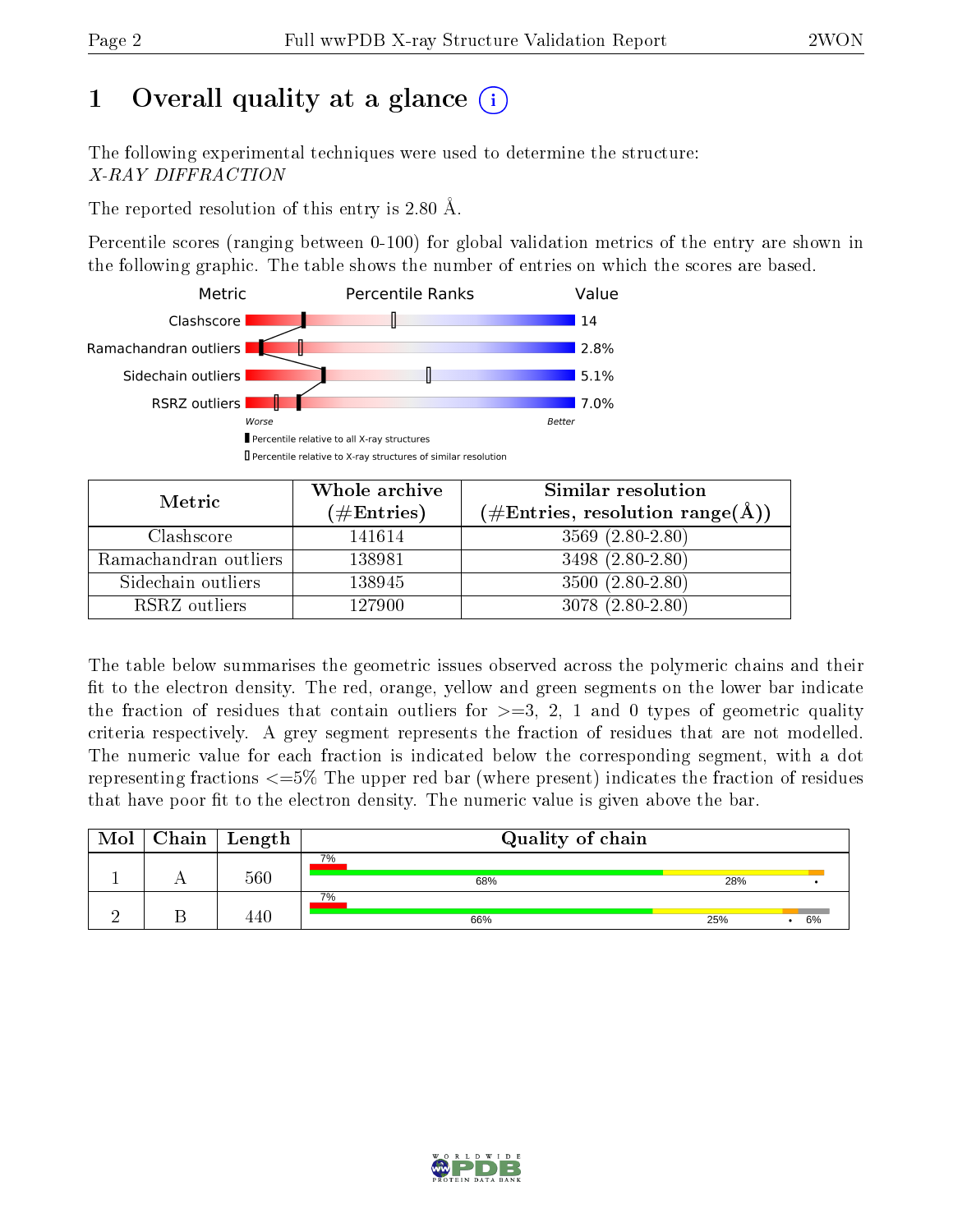# 2 Entry composition (i)

There are 3 unique types of molecules in this entry. The entry contains 7944 atoms, of which 0 are hydrogens and 0 are deuteriums.

In the tables below, the ZeroOcc column contains the number of atoms modelled with zero occupancy, the AltConf column contains the number of residues with at least one atom in alternate conformation and the Trace column contains the number of residues modelled with at most 2 atoms.

• Molecule 1 is a protein called HIV-1 REVERSE TRANSCRIPTASE.

| Mol | Chain | Residues | Atoms         |      |     | ZeroOcc | $\mid$ AltConf $\mid$ Trace |  |  |  |
|-----|-------|----------|---------------|------|-----|---------|-----------------------------|--|--|--|
|     |       | 558      | Total<br>4537 | 2931 | 760 | 838     |                             |  |  |  |

• Molecule 2 is a protein called HIV-1 REVERSE TRANSCRIPTASE.

| Mol | $Chain   Residues$ | Atoms               |      |         | $\text{ZeroOcc} \mid \text{AltConf} \mid \text{Trace}$ |  |  |  |
|-----|--------------------|---------------------|------|---------|--------------------------------------------------------|--|--|--|
|     | 413                | $\rm Total$<br>3384 | 2197 | 565 615 |                                                        |  |  |  |

 Molecule 3 is 5-{[3,5-diethyl-1-(2-hydroxyethyl)-1H-pyrazol-4-yl]oxy}benzene-1,3-dicarbonit rile (three-letter code: ZZE) (formula:  $C_{17}H_{18}N_4O_2$ ).



|  | $Mol$   Chain   Residues | Atoms     |  | $ZeroOcc \   \ AltConf \  $ |  |  |  |
|--|--------------------------|-----------|--|-----------------------------|--|--|--|
|  |                          | Total C N |  |                             |  |  |  |

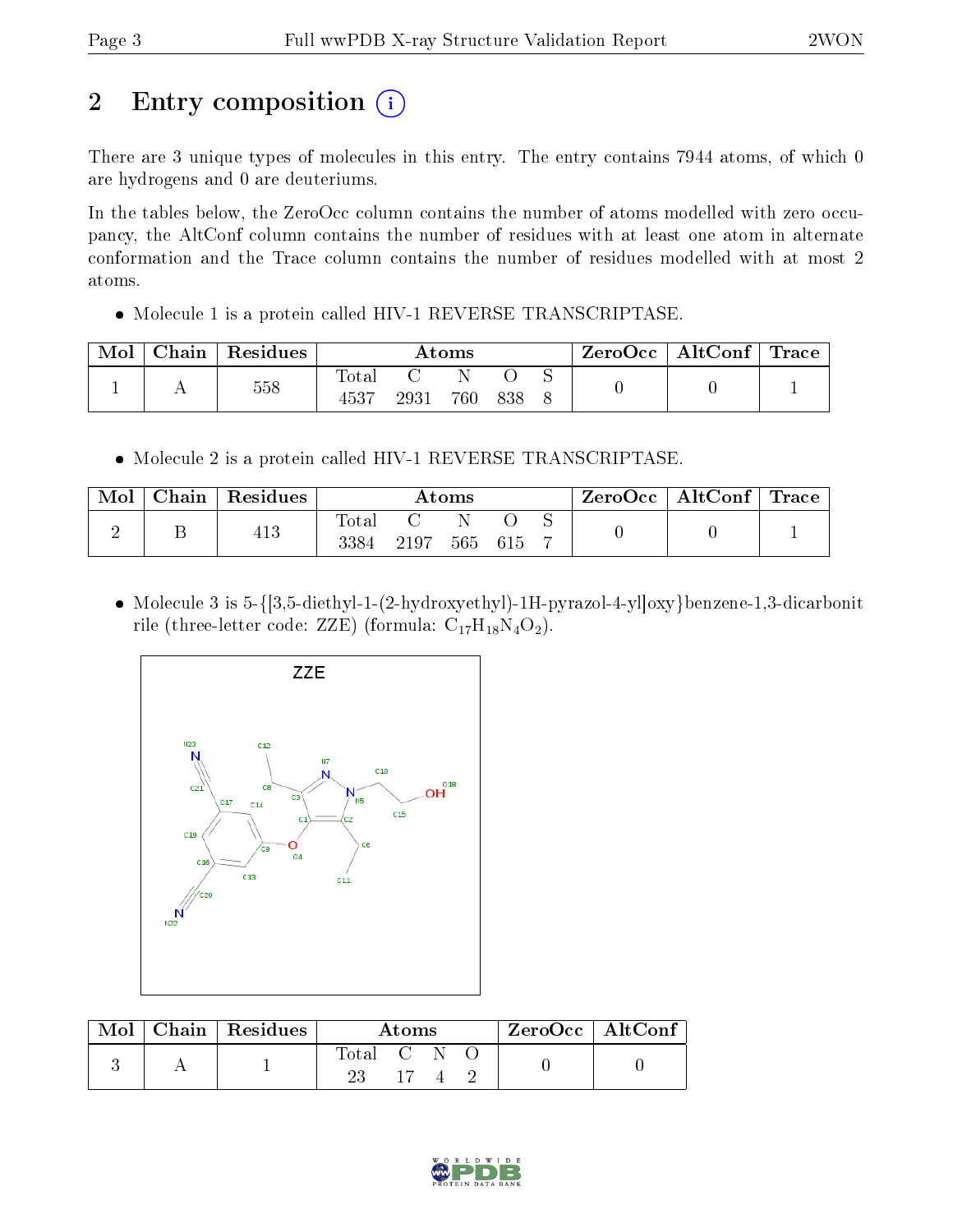# 3 Residue-property plots  $(i)$

These plots are drawn for all protein, RNA and DNA chains in the entry. The first graphic for a chain summarises the proportions of the various outlier classes displayed in the second graphic. The second graphic shows the sequence view annotated by issues in geometry and electron density. Residues are color-coded according to the number of geometric quality criteria for which they contain at least one outlier: green  $= 0$ , yellow  $= 1$ , orange  $= 2$  and red  $= 3$  or more. A red dot above a residue indicates a poor fit to the electron density (RSRZ  $> 2$ ). Stretches of 2 or more consecutive residues without any outlier are shown as a green connector. Residues present in the sample, but not in the model, are shown in grey.

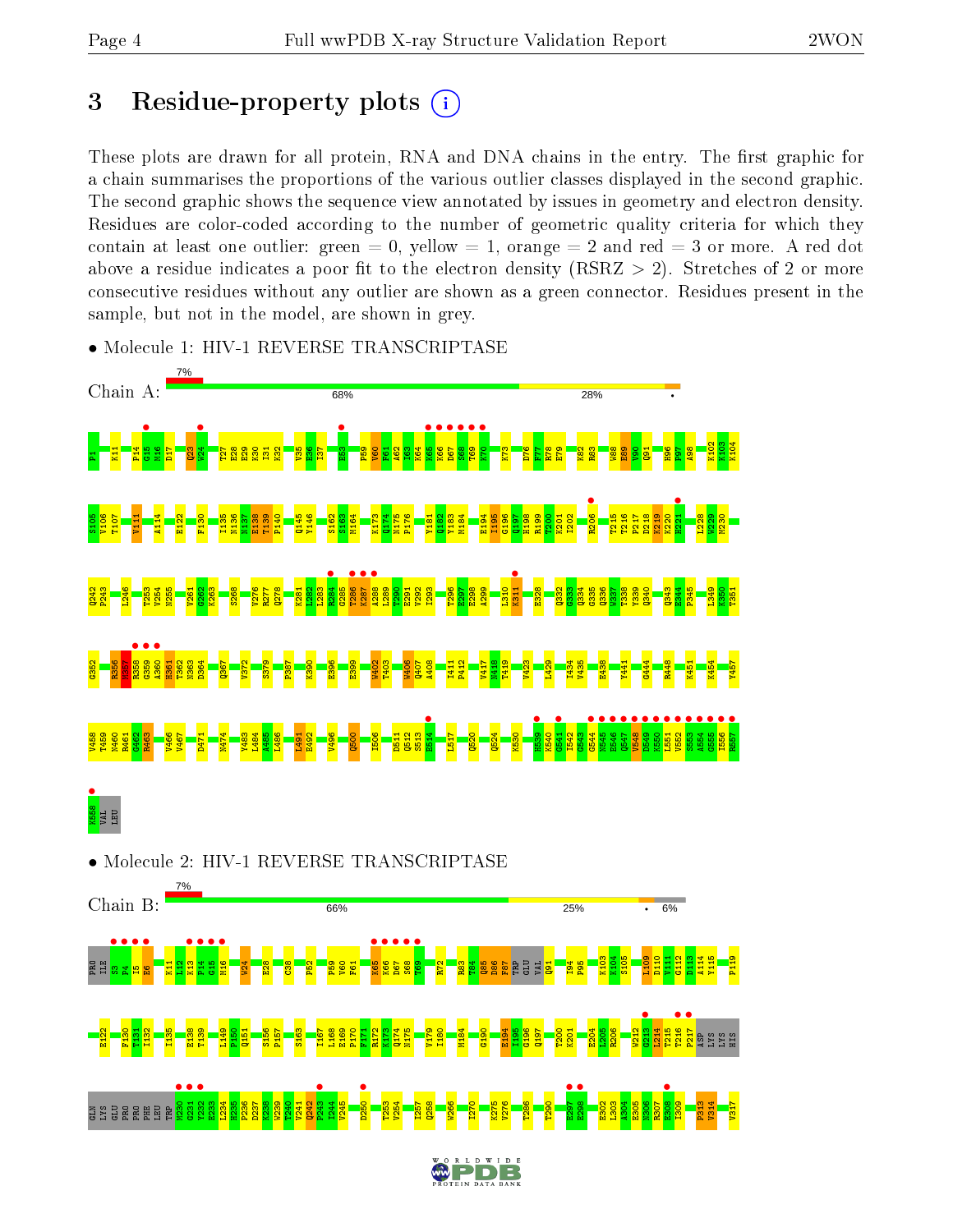# L325 Q332 Q340 P345 F346 T351 M357 • R358 • G359 • A360 • H361 • T362 • N363 D364 V365 K366 Q367 L368 T369 V372 T377 P387 K388 F389 I393 Q394 K395 W398 E399 T400 W401 F416 L422 V423 K424 L425 W426 Y427 Q428 L429 • E430 LYS GLU PRO ILE VAL GLY ALA GLU THR PHE

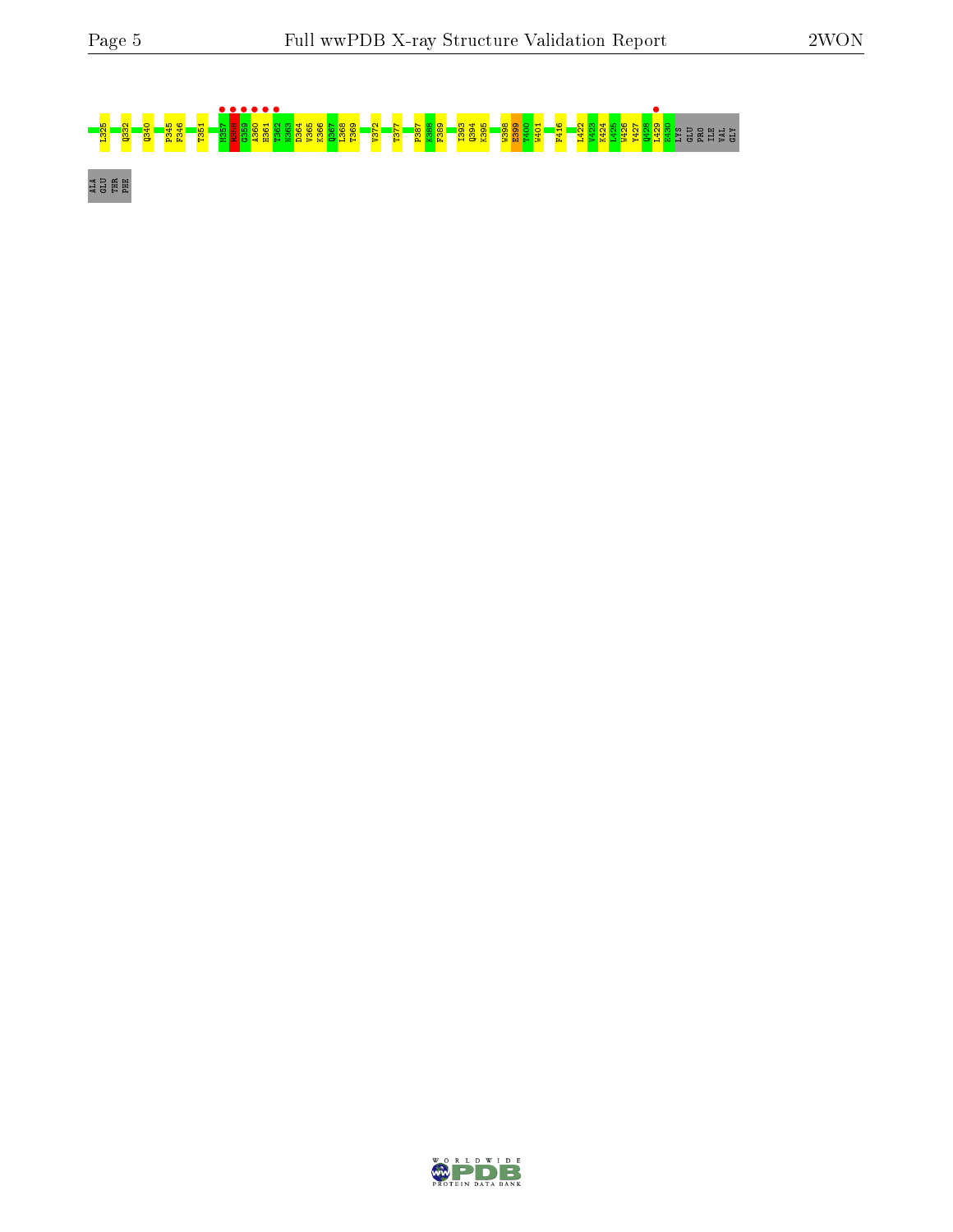# 4 Data and refinement statistics  $(i)$

| Property                                                                | Value                                           | Source     |
|-------------------------------------------------------------------------|-------------------------------------------------|------------|
| Space group                                                             | C2221                                           | Depositor  |
| Cell constants                                                          | $154.25\text{\AA}$<br>117.49Å<br>154.88Å        |            |
| a, b, c, $\alpha$ , $\beta$ , $\gamma$                                  | $90.00^\circ$<br>$90.00^\circ$<br>$90.00^\circ$ | Depositor  |
| Resolution $(A)$                                                        | 24.88<br>2.80<br>$\frac{1}{2}$                  | Depositor  |
|                                                                         | 24.88<br>$-2.80$                                | <b>EDS</b> |
| % Data completeness                                                     | 99.1 (24.88-2.80)                               | Depositor  |
| (in resolution range)                                                   | 88.6 (24.88-2.80)                               | <b>EDS</b> |
| $R_{merge}$                                                             | 0.04                                            | Depositor  |
| $\mathrm{R}_{sym}$                                                      | (Not available)                                 | Depositor  |
| $\langle I/\sigma(I) \rangle^{-1}$                                      | $3.98$ (at $2.80\text{\AA}$ )                   | Xtriage    |
| Refinement program                                                      | <b>BUSTER-TNT 2.9.2</b>                         | Depositor  |
|                                                                         | 0.253<br>0.271                                  | Depositor  |
| $R, R_{free}$                                                           | (Not available)<br>0.248                        | DCC        |
| $R_{free}$ test set                                                     | No test flags present.                          | wwPDB-VP   |
| Wilson B-factor $(A^2)$                                                 | 56.8                                            | Xtriage    |
| Anisotropy                                                              | 0.349                                           | Xtriage    |
| Bulk solvent $k_{sol}(\mathrm{e}/\mathrm{A}^3),\,B_{sol}(\mathrm{A}^2)$ | 0.31, 45.9                                      | <b>EDS</b> |
| L-test for twinning <sup>2</sup>                                        | $< L >$ = 0.49, $< L^2 >$ = 0.33                | Xtriage    |
| Estimated twinning fraction                                             | No twinning to report.                          | Xtriage    |
| $F_o, F_c$ correlation                                                  | 0.91                                            | <b>EDS</b> |
| Total number of atoms                                                   | 7944                                            | wwPDB-VP   |
| Average B, all atoms $(A^2)$                                            | 63.0                                            | wwPDB-VP   |

Xtriage's analysis on translational NCS is as follows: The largest off-origin peak in the Patterson function is  $3.42\%$  of the height of the origin peak. No significant pseudotranslation is detected.

<sup>&</sup>lt;sup>2</sup>Theoretical values of  $\langle |L| \rangle$ ,  $\langle L^2 \rangle$  for acentric reflections are 0.5, 0.333 respectively for untwinned datasets, and 0.375, 0.2 for perfectly twinned datasets.



<span id="page-5-1"></span><span id="page-5-0"></span><sup>1</sup> Intensities estimated from amplitudes.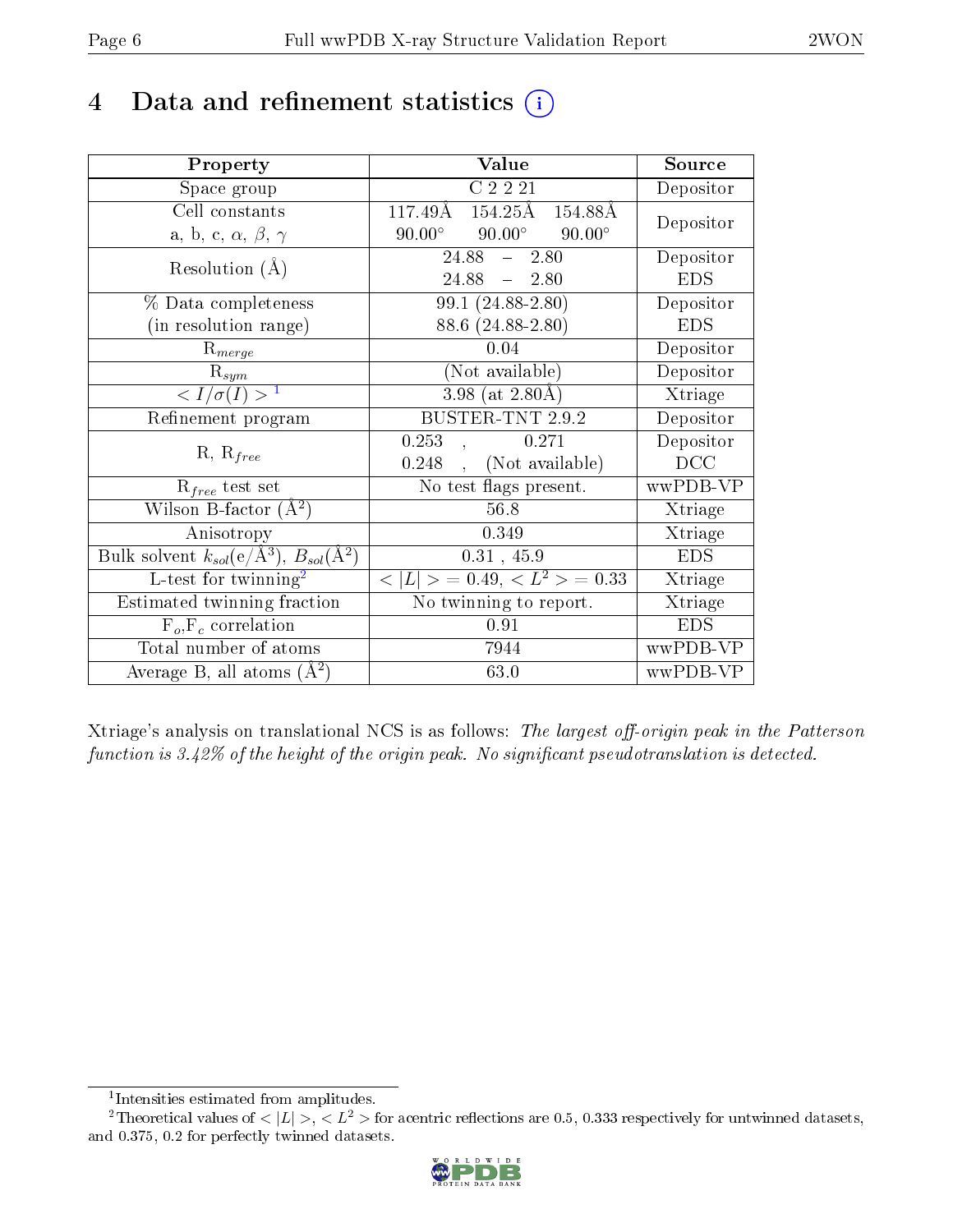# 5 Model quality  $(i)$

## 5.1 Standard geometry  $(i)$

Bond lengths and bond angles in the following residue types are not validated in this section: ZZE

The Z score for a bond length (or angle) is the number of standard deviations the observed value is removed from the expected value. A bond length (or angle) with  $|Z| > 5$  is considered an outlier worth inspection. RMSZ is the root-mean-square of all Z scores of the bond lengths (or angles).

| Mol      | Chain |             | Bond lengths | Bond angles |             |  |
|----------|-------|-------------|--------------|-------------|-------------|--|
|          |       | <b>RMSZ</b> | $\# Z  > 5$  | RMSZ        | $\# Z  > 5$ |  |
|          |       | 0.37        | 0/4654       | 0.58        | 0/6323      |  |
| $\Omega$ | R     | 0.35        | 0/3477       | 0.55        | 0/4724      |  |
| AĦ       | A 11  | 0.36        | 0/8131       | 0.57        | 11047       |  |

There are no bond length outliers.

There are no bond angle outliers.

There are no chirality outliers.

There are no planarity outliers.

#### $5.2$  Too-close contacts  $(i)$

In the following table, the Non-H and H(model) columns list the number of non-hydrogen atoms and hydrogen atoms in the chain respectively. The H(added) column lists the number of hydrogen atoms added and optimized by MolProbity. The Clashes column lists the number of clashes within the asymmetric unit, whereas Symm-Clashes lists symmetry related clashes.

| Mol |      | Chain   Non-H   $H(model)$   $H(added)$   Clashes |      |     | $\vert$ Symm-Clashes |
|-----|------|---------------------------------------------------|------|-----|----------------------|
|     | 4537 |                                                   | 4590 | 130 |                      |
|     | 3384 |                                                   | 3417 |     |                      |
|     |      |                                                   |      |     |                      |
|     | 7944 |                                                   | 8025 | 218 |                      |

The all-atom clashscore is defined as the number of clashes found per 1000 atoms (including hydrogen atoms). The all-atom clashscore for this structure is 14.

All (218) close contacts within the same asymmetric unit are listed below, sorted by their clash magnitude.

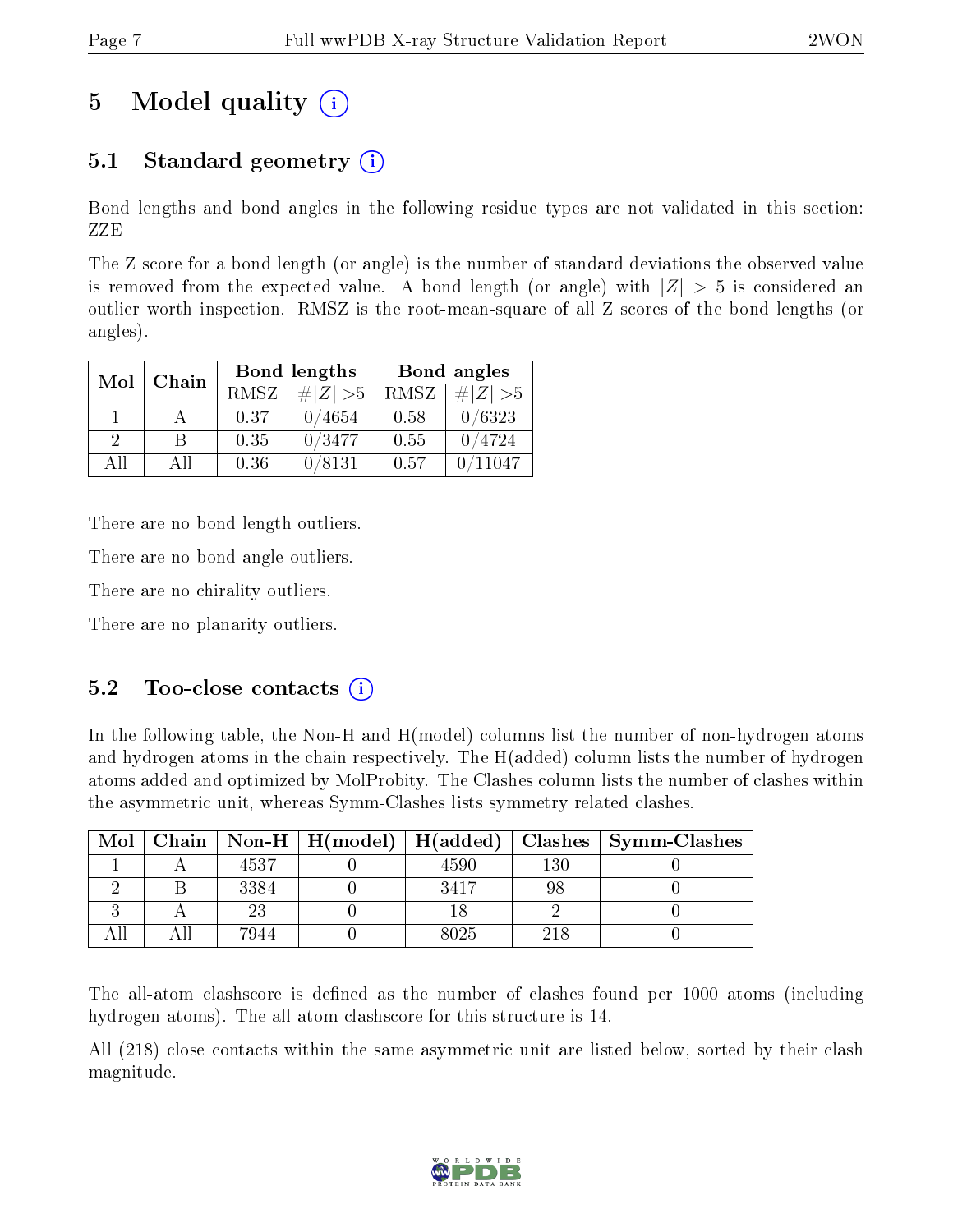| Atom-1               | Atom-2                           | Interatomic      | Clash                  |  |
|----------------------|----------------------------------|------------------|------------------------|--|
|                      |                                  | distance $(\AA)$ | overlap $(\AA)$        |  |
| 1: A: 139: THR: HB   | 1:A:140:PRO:HD2                  | 1.38             | 1.05                   |  |
| 1: A:23: GLN: HE22   | 1: A:60: VAL:H                   | 1.02             | 0.95                   |  |
| 2:Bi:13:LYS:HB2      | 2: B: 16: MET: HG3               | 1.57             | 0.86                   |  |
| 1:A:23:GLN:NE2       | 1: A:60: VAL:H                   | 1.74             | 0.86                   |  |
| 1: A:296:THR:HG23    | 1:A:299:ALA:H                    | 1.42             | 0.84                   |  |
| 1:A:278:GLN:HG2      | 1:A:298:GLU:HB3                  | 1.61             | 0.82                   |  |
| 2:B:85:GLN:HA        | 2: B:87:PHE:N                    | 1.99             | 0.78                   |  |
| 1:A:111:VAL:HG12     | $1:$ A:111:VAL:O                 | 1.82             | 0.78                   |  |
| 1: A:372: VAL:HGI1   | 1:A:411:ILE:HG23                 | 1.66             | 0.77                   |  |
| 1: A:500: GLN: NE2   | 2:B:422:LEU:HG                   | 2.01             | 0.75                   |  |
| 2:B:5:ILE:HG22       | 2: B:6: GLU: H                   | 1.52             | 0.74                   |  |
| 2:B:360:ALA:HB2      | 2:B:366:LYS:HD2                  | 1.69             | 0.74                   |  |
| 1:A:175:ASN:OD1      | 1:A:201:LYS:HE3                  | 1.87             | 0.74                   |  |
| 1: A:328: GLU: HG2   | 1: A:390: LYS: HB2               | 1.70             | 0.72                   |  |
| 2:B:13:LYS:HD2       | 2:B:16:MET:HE3                   | 1.72             | 0.71                   |  |
| 1: A: 138: GLU: HG2  | 1: A: 139: THEN: N               | 2.04             | 0.71                   |  |
| 2: B:85: GLN:HA      | 2: B:87:PHE:H                    | 1.55             | 0.71                   |  |
| 1: A: 111: VAL: O    | 1: A:111: VAL:CG1                | 2.39             | 0.71                   |  |
| 2:B:13:LYS:HZ1       | 2:B:85:GLN:HG2                   | 1.57             | 0.70                   |  |
| 1: A:311:LYS:HA      | $1:A:311:LY\overline{S:HE2}$     | 1.72             | 0.70                   |  |
| 1:A:461:ARG:HH11     | 1: A:461: ARG:HG3                | 1.57             | 0.69                   |  |
| 2:B:86:ASP:HA        | 2:B:91:GLN:HB2                   | 1.77             | 0.67                   |  |
| 1: A: 362: THR: HG22 | 1: A:363:ASN:N                   | 2.10             | 0.67                   |  |
| 1:A:458:VAL:HG12     | 1:A:548:VAL:HG22                 | 1.76             | 0.67                   |  |
| 1:A:500:GLN:HE22     | 2:B:422:LEU:HG                   | 1.59             | 0.67                   |  |
| 1: A:492: GLU:HG2    | 1: A:530: LYS: HB2               | 1.78             | 0.66                   |  |
| 1: A:263:LYS:HA      | 1:A:263:LYS:HE2                  | 1.78             | 0.66                   |  |
| 1: A:27:THR:CG2      | 1:A:29:GLU:HG2                   | 2.26             | 0.65                   |  |
| 1: A: 412: PRO:HG3   | 2:B:401:TRP:HZ2                  | 1.61             | 0.65                   |  |
| 2:B:114:ALA:HB2      | 2:B:214:LEU:HD13                 | 1.78             | 0.64                   |  |
| 1:A:139:THR:HB       | 1: A:140: PRO:CD                 | 2.21             | 0.64                   |  |
| 2:B:24:TRP:HE1       | 2: B:59: PRO:HB3                 | 1.62             | 0.64                   |  |
| 1:A:277:ARG:HB3      | $1: A: 336: GLN: \overline{OE1}$ | 1.98             | 0.64                   |  |
| 1: A:551:LEU:HD23    | 1: A: 551: LEU:H                 | 1.63             | 0.64                   |  |
| 1: A:451:LYS:HE2     | 1:A:471:ASP:HA                   | 1.80             | 0.64                   |  |
| 1:A:444:GLY:HA2      | 1:A:552:VAL:HG11                 | 1.81             | 0.63                   |  |
| 1: A:500: GLN: HE21  | 1: A:500: GLN: HA                | 1.64             | 0.63                   |  |
| 2:B:215:THR:O        | 2:B:217:PRO:HD3                  | 1.98             | 0.62                   |  |
| 2:B:242:GLN:HE22     | 2:B:429:LEU:CD1                  | 2.12             | 0.61                   |  |
| 2:B:66:LYS:HG3       | 2:B:67:ASP:OD1                   | 2.01             | 0.61                   |  |
| 2:B:24:TRP:NE1       | 2: B:59: PRO:HB3                 | 2.16             | 0.61                   |  |
| 2:B:206:ARG:HD2      | 2:B:216:THR:O                    | 2.01             | 0.61                   |  |
|                      |                                  |                  | Continued on next page |  |

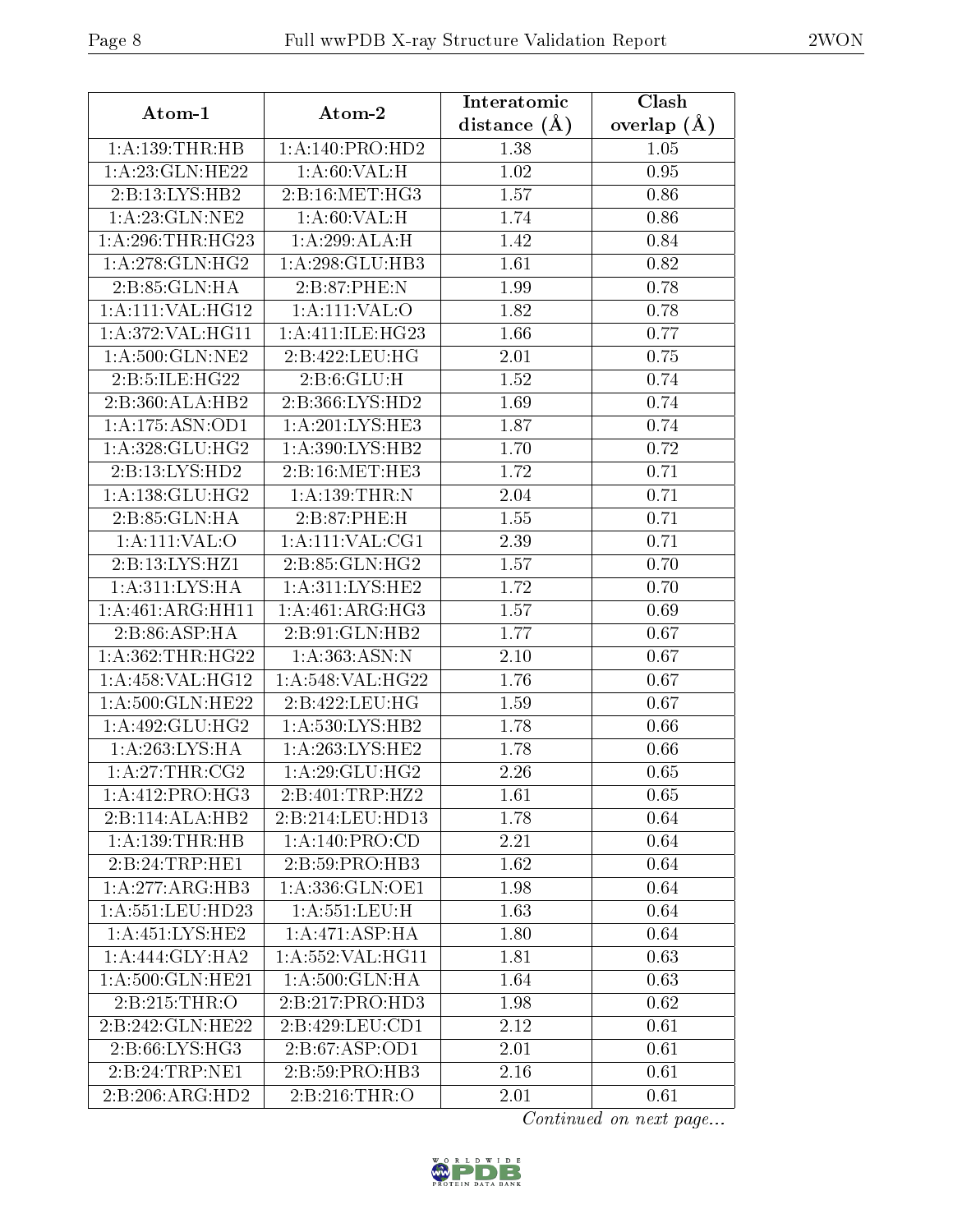| Continuea jioin pievivus page |                      | Interatomic       | Clash         |  |
|-------------------------------|----------------------|-------------------|---------------|--|
| Atom-1                        | Atom-2               | distance $(A)$    | overlap $(A)$ |  |
| 1:A:106:VAL:HG21              | 3:A:1558:ZZE:H152    | 1.83              | 0.60          |  |
| 2:B:365:VAL:O                 | 2:B:369:THR:HG23     | 2.00              | 0.60          |  |
| 1: A:23: GLN: HE22            | 1: A:60: VAL:N       | 1.86              | 0.60          |  |
| 1:A:27:THR:O                  | 1:A:31:ILE:HG13      | 2.02              | 0.60          |  |
| 1: A:286:THR:O                | 1: A:287:LYS:HG2     | $2.01\,$          | 0.60          |  |
| 1:A:27:THR:HG21               | 1: A:29: GLU: HG2    | 1.82              | 0.60          |  |
| 1:A:548:VAL:HA                | 1: A: 551: LEU: HD21 | 1.84              | 0.60          |  |
| 1:A:73:LYS:NZ                 | 1: A:146: TYR:OH     | 2.35              | 0.60          |  |
| 1:A:399:GLU:HA                | 1: A:402:TRP:CD1     | 2.37              | 0.59          |  |
| 1:A:261:VAL:HG13              | 1:A:276:VAL:HG11     | 1.82              | 0.59          |  |
| 1: A:254:VAL:HG22             | 1:A:293:ILE:HD11     | 1.84              | 0.59          |  |
| 1: A:23: GLN:NE2              | 1: A:60: VAL:N       | 2.49              | 0.59          |  |
| 1: A:343: GLN: HG3            | 1: A:349: LEU: HD11  | 1.85              | 0.59          |  |
| 2:B:360:ALA:CB                | 2:B:366:LYS:HD2      | 2.34              | 0.58          |  |
| 1:A:122:GLU:H                 | 1: A: 122: GLU: CD   | 2.07              | 0.58          |  |
| $1:A:412:PRO:H\overline{G3}$  | 2:B:401:TRP:CZ2      | 2.40              | 0.57          |  |
| 1: A:64:LYS:NZ                | 1:A:69:THR:HG23      | 2.20              | 0.57          |  |
| 2:B:172:ARG:HH21              | 2:B:180:ILE:HB       | 1.68              | 0.57          |  |
| 1:A:111:VAL:HG21              | 1:A:164:MET:CE       | 2.34              | 0.57          |  |
| 2:B:156:SER:HB2               | 2:B:157:PRO:HD3      | 1.86              | 0.57          |  |
| 1:A:194:GLU:H                 | 1: A: 194: GLU: CD   | 2.07              | 0.57          |  |
| 2:B:13:LYS:HD2                | 2:B:16:MET:CE        | 2.34              | 0.56          |  |
| 1: A:206:ARG:HG3              | 1: A:216:THR:OG1     | 2.06              | 0.56          |  |
| 2:B:110:ASP:O                 | 2:B:216:THR:HG23     | $\overline{2.05}$ | 0.56          |  |
| 1:A:268:SER:O                 | 1: A: 351: THR: HG22 | 2.05              | 0.55          |  |
| 2:B:303:LEU:HD22              | 2:B:307:ARG:HH21     | 1.71              | 0.55          |  |
| 2:B:5:ILE:HG22                | 2: B:6: GLU:N        | 2.19              | 0.55          |  |
| 1: A: 556: ILE: O             | 1: A: 556: ILE: HG22 | 2.07              | 0.55          |  |
| 2:B:175:ASN:HD21              | 2:B:201:LYS:NZ       | 2.04              | 0.55          |  |
| 1: A: 454: LYS: HG3           | 1: A: 556: ILE: CD1  | 2.36              | 0.55          |  |
| 1:A:195:ILE:HB                | 1:A:199:ARG:NH2      | 2.21              | 0.54          |  |
| 1: A: 454: LYS: HG3           | 1: A: 556: ILE: HD11 | 1.89              | 0.54          |  |
| 1:A:454:LYS:O                 | 1: A: 552: VAL: HG13 | 2.08              | 0.54          |  |
| 1:A:441:TYR:CD2               | 1: A:544: GLY:HA3    | 2.43              | 0.53          |  |
| 1:A:288:ALA:HB3               | 1: A:291: GLU:HG2    | 1.89              | 0.53          |  |
| 2:B:168:LEU:HD13              | 2:B:180:ILE:HG21     | 1.91              | 0.53          |  |
| 2:B:369:THR:HG22              | 2:B:398:TRP:CH2      | 2.43              | 0.53          |  |
| 2:B:242:GLN:HE22              | 2:B:429:LEU:HD13     | 1.73              | 0.53          |  |
| 1: A:285: GLY:O               | 1:A:287:LYS:N        | 2.42              | 0.52          |  |
| 1:A:198:HIS:O                 | 1:A:202:ILE:HG12     | 2.09              | 0.52          |  |
| 1:A:17:ASP:O                  | 1: A:83: ARG:HD3     | 2.10              | 0.52          |  |

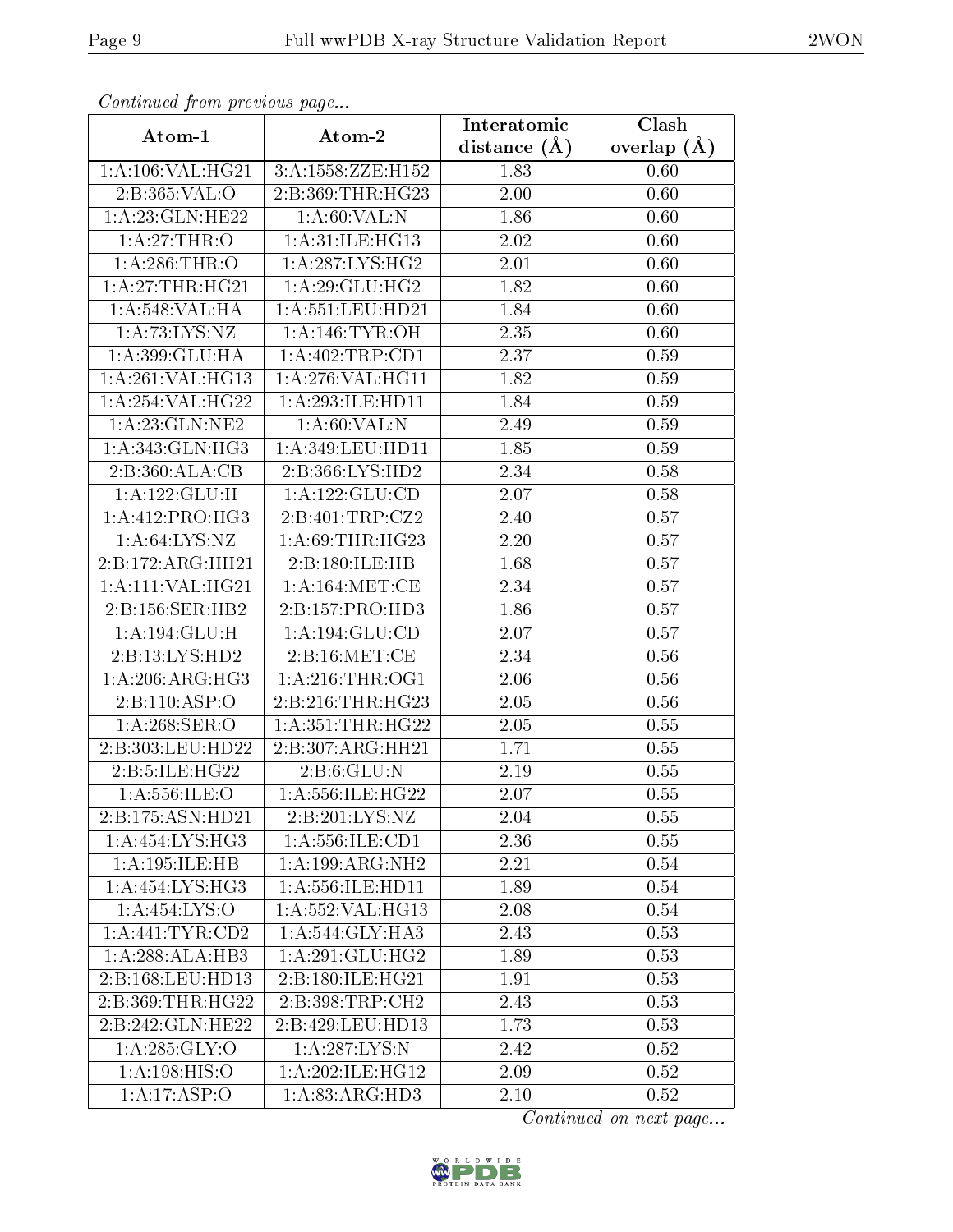| Continuea from previous page |                      | Interatomic       | Clash         |  |
|------------------------------|----------------------|-------------------|---------------|--|
| Atom-1                       | Atom-2               | distance $(A)$    | overlap $(A)$ |  |
| 1: A:228:LEU:HD22            | 1: A:242: GLN:OE1    | 2.09              | 0.52          |  |
| 2:B:314:VAL:HG13             | 2:B:317:VAL:HG22     | 1.92              | 0.52          |  |
| 2:B:157:PRO:HG2              | 2:B:184:MET:HA       | 1.90              | 0.52          |  |
| 2:B:266:TRP:HH2              | 2:B:427:TYR:CE1      | 2.27              | 0.52          |  |
| 1: A:23: GLN:NE2             | 1: A:59: PRO:HA      | 2.24              | 0.52          |  |
| 1:A:173:LYS:NZ               | 1:A:173:LYS:HB3      | 2.24              | 0.52          |  |
| 2:B:163:SER:O                | 2:B:167:ILE:HG13     | $2.10\,$          | 0.52          |  |
| 1:A:362:THR:HG22             | 1: A:363:ASN:H       | 1.75              | 0.52          |  |
| 1: A:362:THR:CG2             | 1: A:363: ASN:N      | $\overline{2}.73$ | 0.52          |  |
| 2:B:266:TRP:HH2              | 2:B:427:TYR:CZ       | 2.27              | 0.52          |  |
| 2:B:358:ARG:HD3              | 2:B:358:ARG:H        | 1.75              | 0.52          |  |
| 1:A:466:VAL:HB               | 1: A: 551: LEU: HD12 | 1.92              | 0.51          |  |
| 2:B:60:VAL:HG21              | 2:B:130:PHE:CD2      | 2.46              | 0.51          |  |
| 2: B:65: LYS:O               | 2:B:68:SER:HB3       | 2.11              | 0.51          |  |
| 1:A:79:GLU:HG3               | 1:A:83:ARG:NH1       | 2.24              | 0.51          |  |
| 2:B:236:PRO:HA               | 2:B:239:TRP:CD2      | 2.45              | 0.51          |  |
| 2:B:266:TRP:CH2              | 2:B:427:TYR:CZ       | 2.98              | 0.51          |  |
| 1: A: 183: TYR: CE1          | 1: A:184:MET:HG3     | 2.45              | 0.51          |  |
| 1:A:59:PRO:HG2               | 1:A:76:ASP:HB3       | $\overline{1}.93$ | 0.51          |  |
| 1: A: 162: SER: OG           | 2:B:52:PRO:HD3       | 2.10              | 0.50          |  |
| 1:A:111:VAL:HG21             | 1: A:164:MET:HE1     | 1.93              | 0.50          |  |
| 1:A:417:VAL:HG13             | 1: A: 419: THR: HG22 | 1.93              | 0.50          |  |
| 1: A:438: GLU:CG             | 1:A:461:ARG:HD2      | 2.41              | 0.50          |  |
| 2:B:24:TRP:NE1               | 2: B:61: PHE: CZ     | 2.80              | 0.50          |  |
| 1:A:106:VAL:HG11             | 3:A:1558:ZZE:C1      | 2.41              | 0.50          |  |
| 2:B:194:GLU:HG3              | 2:B:196:GLY:H        | 1.75              | 0.50          |  |
| 1: A:27:THR:HG22             | 1: A:29: GLU: HG2    | 1.94              | 0.50          |  |
| 1:A:434:ILE:HD13             | 1:A:530:LYS:HB3      | 1.94              | 0.50          |  |
| 2:B:242:GLN:HG3              | 2:B:242:GLN:O        | 2.10              | 0.50          |  |
| 1: A: 332: GLN: HG3          | 1: A: 338: THR: HG23 | 1.94              | 0.49          |  |
| 1: A:357: MET:O              | 1: A:359: GLY:N      | 2.32              | 0.49          |  |
| 1:A:458:VAL:CG1              | 1: A:548: VAL:HG22   | 2.42              | 0.49          |  |
| 2:B:169:GLU:HB3              | 2:B:170:PRO:HD3      | 1.95              | 0.49          |  |
| 1: A: 335: GLY: HA2          | 1:A:367:GLN:OE1      | 2.13              | 0.49          |  |
| 1:A:467:VAL:HG23             | 1: A: 484: LEU: HD11 | 1.94              | 0.49          |  |
| 1:A:511:ASP:OD1              | 1:A:512:GLN:HG3      | 2.12              | 0.49          |  |
| $2:B:112:GLY:H\overline{A3}$ | 2:B:151:GLN:HE21     | 1.77              | 0.49          |  |
| 1:A:402:TRP:CZ2              | 1: A:403:THR:HG22    | 2.48              | 0.49          |  |
| 1: A:246:LEU:HD11            | 1: A:310: LEU: HD12  | 1.95              | 0.48          |  |
| 1: A:60: VAL:HG22            | 1: A: 130: PHE: HB2  | 1.95              | 0.48          |  |
| 2:B:266:TRP:CZ3              | 2:B:426:TRP:HB3      | 2.47              | 0.48          |  |

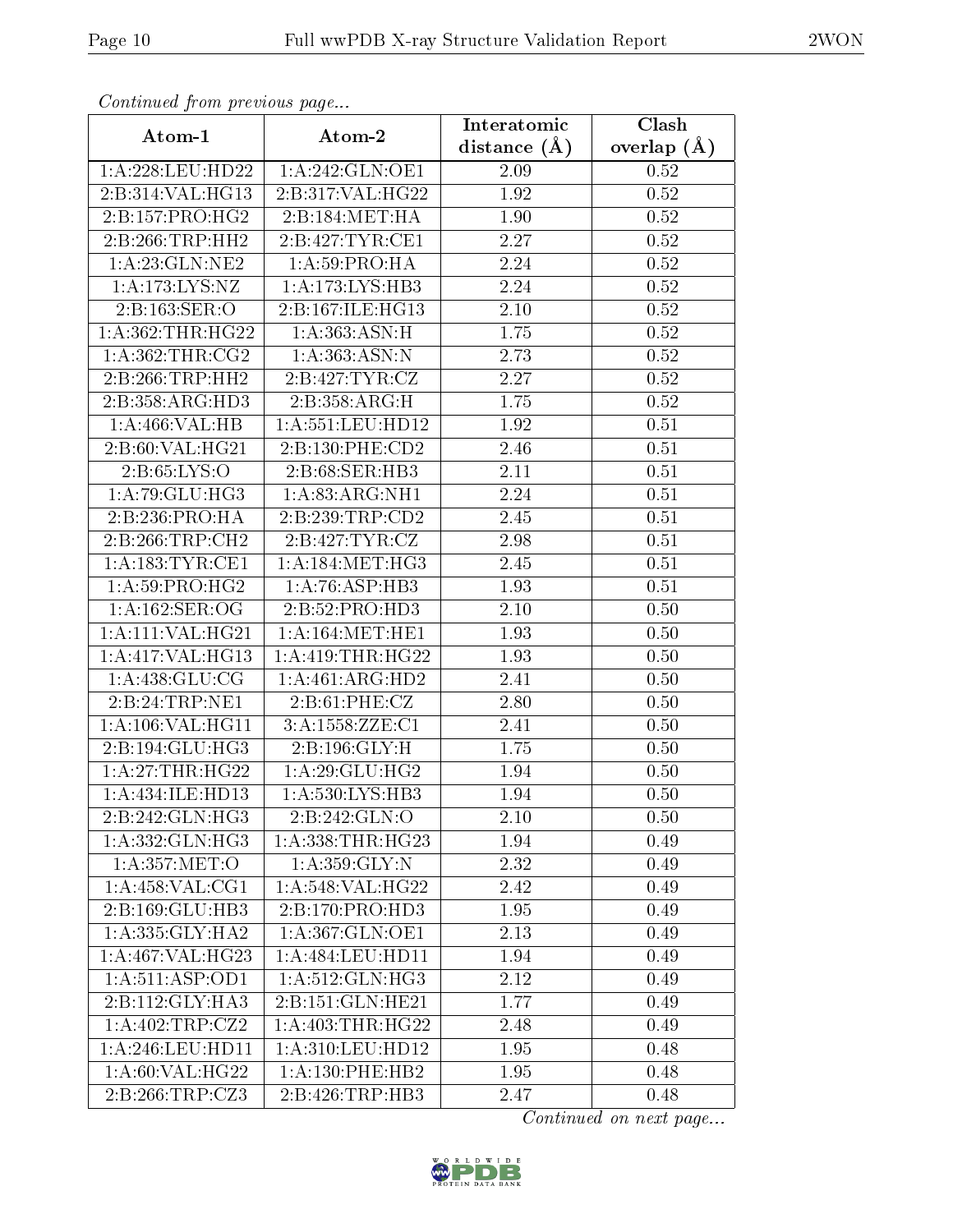| Commaca from previous page     |                            | Interatomic        | Clash         |
|--------------------------------|----------------------------|--------------------|---------------|
| Atom-1                         | Atom-2                     | distance $(A)$     | overlap $(A)$ |
| 2:B:122:GLU:H                  | 2:B:122:GLU:CD             | 2.17               | 0.48          |
| 2: B: 109: LEU: HG             | 2:B:216:THR:HG22           | 1.94               | 0.48          |
| 2:B:395:LYS:HG3                | 2: B:416: PHE:CE2          | 2.48               | 0.48          |
| 1: A:96: HIS: HD1              | 1:A:98:ALA:H               | 1.61               | 0.48          |
| 1:A:27:THR:HG22                | $1:A:29:\overline{GLU:H}$  | 1.77               | 0.48          |
| 2:B:200:THR:O                  | 2:B:204:GLU:HG3            | 2.14               | 0.48          |
| 1: A: 139: THR: CB             | 1:A:140:PRO:HD2            | 2.27               | 0.47          |
| 1:A:457:TYR:HA                 | 1:A:548:VAL:HG11           | 1.95               | 0.47          |
| 2:Bi:253:THR:O                 | 2:B:257:ILE:HG13           | 2.14               | 0.47          |
| 1: A:78: ARG:O                 | 1: A:82: LYS: HG3          | 2.14               | 0.47          |
| $1: A:361: \overline{HIS:HD2}$ | 1: A:513: SER:OG           | 1.97               | 0.47          |
| 2:B:275:LYS:HB2                | 2:B:302:GLU:HG3            | 1.97               | 0.47          |
| 2:B:254:VAL:O                  | 2:B:258:GLN:HG3            | 2.15               | 0.47          |
| 1: A: 364: ASP: HB3            | 1: A:423: VAL:HG13         | 1.97               | 0.46          |
| 2:Bi:276:VAL:HA                | 2:B:302:GLU:OE2            | 2.16               | 0.46          |
| 2:B:13:LYS:NZ                  | 2:B:85:GLN:HG2             | 2.29               | 0.46          |
| 2:B:234:LEU:HD21               | 2:B:377:THR:CG2            | 2.45               | 0.46          |
| 1: A:438: GLU:HG3              | 1:A:461:ARG:HD2            | 1.96               | 0.46          |
| 2:B:266:TRP:HE1                | 2:B:346:PHE:HE1            | 1.63               | 0.46          |
| $1:A:30:LYS:H\overline{E2}$    | 1:A:62:ALA:O               | 2.16               | 0.46          |
| 1:A:438:GLU:OE1                | 1:A:463:ARG:NH2            | 2.46               | 0.45          |
| 2:B:266:TRP:CE3                | 2:B:426:TRP:HB3            | 2.51               | 0.45          |
| 2:B:393:ILE:HG12               | 2:B:394:GLN:N              | 2.32               | 0.45          |
| 1: A:66: LYS:NZ                | 1: A:67:ASP:H              | $2.15\,$           | 0.45          |
| 1:A:195:ILE:HB                 | 1:A:199:ARG:HH22           | $\overline{1}$ .81 | 0.45          |
| 1: A:362:THR:CG2               | 1: A:363:ASN:H             | $\overline{2}.29$  | 0.45          |
| 2:B:305:GLU:O                  | 2:B:309:ILE:HG13           | 2.16               | 0.45          |
| 1: A:218: ASP:O                | $1:A:220:LYS:\overline{N}$ | 2.50               | 0.45          |
| 2:B:13:LYS:HB2                 | 2: B: 16: MET: CG          | 2.39               | 0.45          |
| 1:A:461:ARG:HH11               | 1:A:461:ARG:CG             | 2.28               | 0.45          |
| 1: A:359: GLY: C               | 1:A:361:HIS:H              | 2.19               | 0.44          |
| 1:A:435:VAL:HG22               | 2:B:290:THR:HG21           | 1.99               | 0.44          |
| 1:A:278:GLN:NE2                | 1: A:281:LYS:HD2           | 2.32               | 0.44          |
| 2:B:103:LYS:HE3                | 2:B:179:VAL:HG23           | 1.98               | 0.44          |
| 2:B:358:ARG:HD3                | 2:B:358:ARG:N              | 2.32               | 0.44          |
| 1: A:283:LEU:O                 | 1: A:286:THR:HG23          | 2.17               | 0.44          |
| 1:A:491:LEU:H                  | 1: A: 491: LEU: HD23       | 1.82               | 0.44          |
| 2:B:28:GLU:HB2                 | 2:B:135:ILE:HD11           | 1.99               | 0.44          |
| 1: A:206:ARG:HD3               | 1: A:218: ASP:OD1          | 2.18               | 0.44          |
| 1: A:548:VAL:HA                | 1: A: 551: LEU: CD2        | 2.47               | 0.44          |
| 1:A:194:GLU:O                  | 1:A:195:ILE:C              | 2.55               | 0.44          |

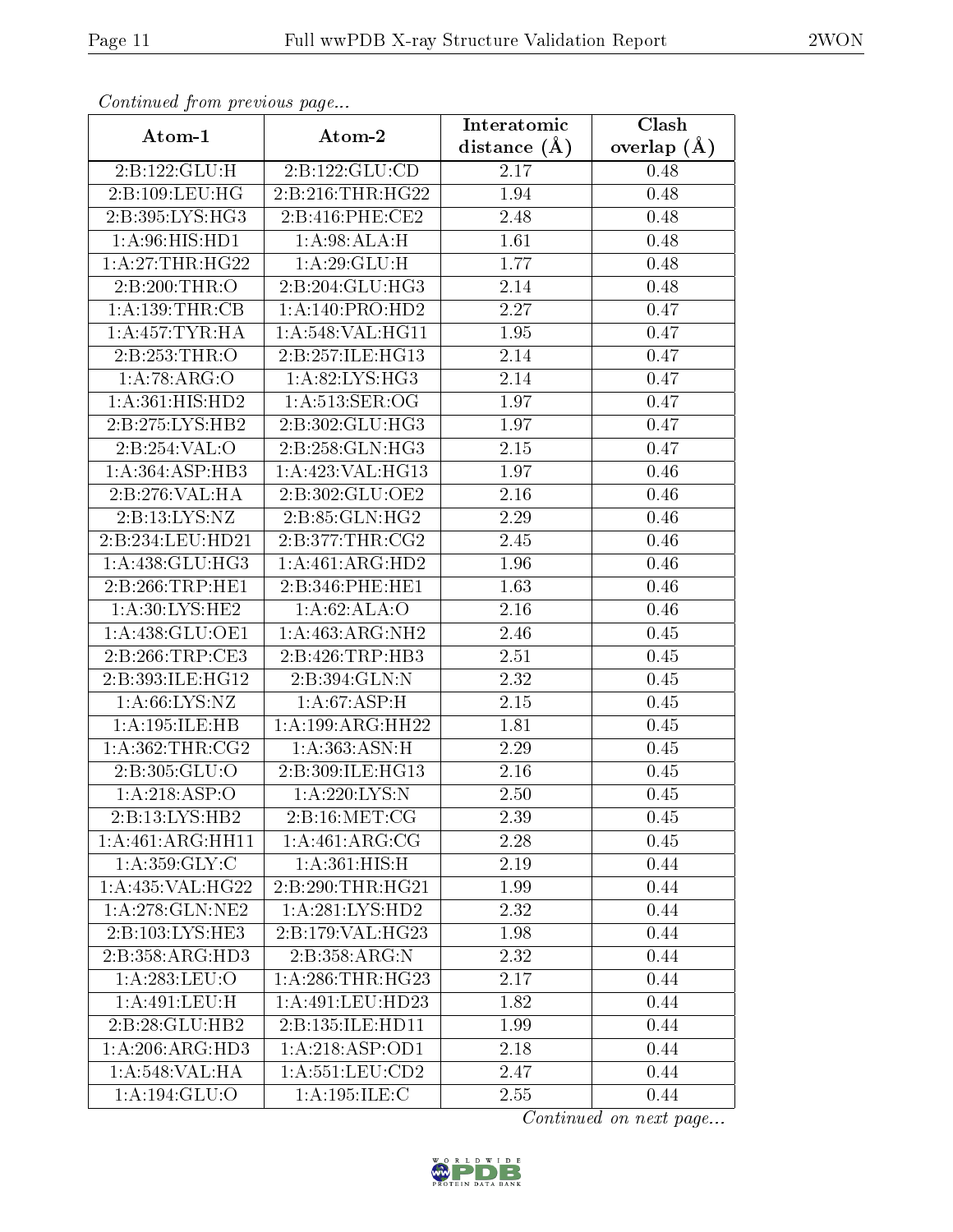| сонинией јтот ртеvиоиз раде    | Interatomic                  | Clash             |               |  |
|--------------------------------|------------------------------|-------------------|---------------|--|
| Atom-1                         | Atom-2                       | distance $(A)$    | overlap $(A)$ |  |
| 1: A:460:ASN:HA                | 2:B:286:THR:O                | 2.17              | 0.44          |  |
| 2:B:332:GLN:HA                 | 2:B:424:LYS:HE3              | $\overline{2}.00$ | 0.44          |  |
| 1: A:23: GLN:NE2               | 1: A:60: VAL:HG23            | 2.33              | 0.43          |  |
| 1: A:406:TRP:HE3               | 1: A:407: GLN: NE2           | 2.16              | 0.43          |  |
| 2:B:194:GLU:HB3                | 2:B:197:GLN:NE2              | 2.33              | 0.43          |  |
| 2:B:65:LYS:HE2                 | 2:B:72:ARG:HD2               | 1.99              | 0.43          |  |
| 2:B:270:ILE:HG12               | 2:B:346:PHE:HB3              | 2.00              | 0.43          |  |
| 1: A: 339: TYR: CZ             | 1:A:352:GLY:HA3              | 2.54              | 0.43          |  |
| 1: A:255: ASN:HB2              | 1: A:289:LEU:HG              | 2.01              | 0.43          |  |
| 2:B:105:SER:O                  | 2: B: 190: GLY: HA2          | 2.19              | 0.43          |  |
| 2:B:24:TRP:HE1                 | 2: B: 59: PRO: CB            | 2.29              | 0.43          |  |
| 2:B:38:CYS:SG                  | 2:B:132:ILE:HD11             | 2.59              | 0.43          |  |
| 1: A:396: GLU:CD               | 1: A: 396: GLU: H            | 2.22              | 0.42          |  |
| 1:A:454:LYS:HB2                | 1: A: 552: VAL: O            | 2.19              | 0.42          |  |
| 2:B:276:VAL:HG22               | 2:B:276:VAL:O                | 2.19              | 0.42          |  |
| 2:B:395:LYS:HG2                | 2:B:399:GLU:CG               | 2.50              | 0.42          |  |
| 1:A:181:TYR:CE1                | 2:B:138:GLU:HB3              | 2.54              | 0.42          |  |
| 2:B:241:VAL:HG13               | 2:B:351:THR:OG1              | 2.20              | 0.42          |  |
| 1:A:216:THR:HB                 | 1:A:217:PRO:HD2              | 2.01              | 0.42          |  |
| 2: B: 103: LYS: O              | 2:B:236:PRO:HG2              | 2.20              | 0.42          |  |
| 2:B:5:ILE:H                    | 2:B:119:PRO:HG3              | 1.83              | 0.42          |  |
| 1: A:31: ILE: O                | 1: A:35: VAL:HG23            | 2.20              | 0.42          |  |
| 2:B:358:ARG:CD                 | 2:B:358:ARG:H                | 2.32              | 0.42          |  |
| $2: B:340: \overline{GLN:HG2}$ | 2:B:427:TYR:CZ               | 2.55              | 0.41          |  |
| 1:A:486:LEU:HB3                | 1: A:524: GLN:CG             | 2.49              | 0.41          |  |
| 1: A:311:LYS:HA                | 1: A:311:LYS:CE              | 2.45              | 0.41          |  |
| 1:A:379:SER:CB                 | 1: A: 387: PRO: HD3          | 2.50              | 0.41          |  |
| 1:A:459:THR:O                  | 2:B:286:THR:HG21             | 2.21              | 0.41          |  |
| 2:B:314:VAL:HG13               | 2:B:317:VAL:CG2              | 2.50              | 0.41          |  |
| 2:B:115:TYR:HB3                | 2:B:149:LEU:HB2              | 2.02              | 0.41          |  |
| 2:B:303:LEU:HD22               | $2:B:307:ARG:\overline{NH2}$ | 2.36              | 0.41          |  |
| 2:B:313:PRO:HB2                | 2:B:314:VAL:H                | 1.64              | 0.41          |  |
| 2:B:387:PRO:HG2                | 2:B:389:PHE:CE1              | 2.56              | 0.41          |  |
| 2:B:16:MET:HE3                 | 2:B:83:ARG:HA                | 2.02              | 0.41          |  |
| 2:B:94:ILE:HA                  | 2: B: 95: PRO: HD3           | 1.93              | 0.41          |  |
| 1:A:175:ASN:N                  | 1: A:176: PRO:HD3            | 2.35              | 0.41          |  |
| 1: A: 362: THR: HG22           | 1: A: 363: ASN: O            | 2.20              | 0.41          |  |
| 1: A:429: LEU: HD11            | 1:A:506:ILE:HG22             | 2.01              | 0.41          |  |
| 1:A:242:GLN:NE2                | 1:A:243:PRO:HD2              | 2.35              | 0.41          |  |
| 1:A:408:ALA:HBI                | 2:B:364:ASP:HB3              | 2.02              | 0.41          |  |
| 2:B:167:ILE:HG12               | 2:B:212:TRP:CD2              | 2.55              | 0.41          |  |

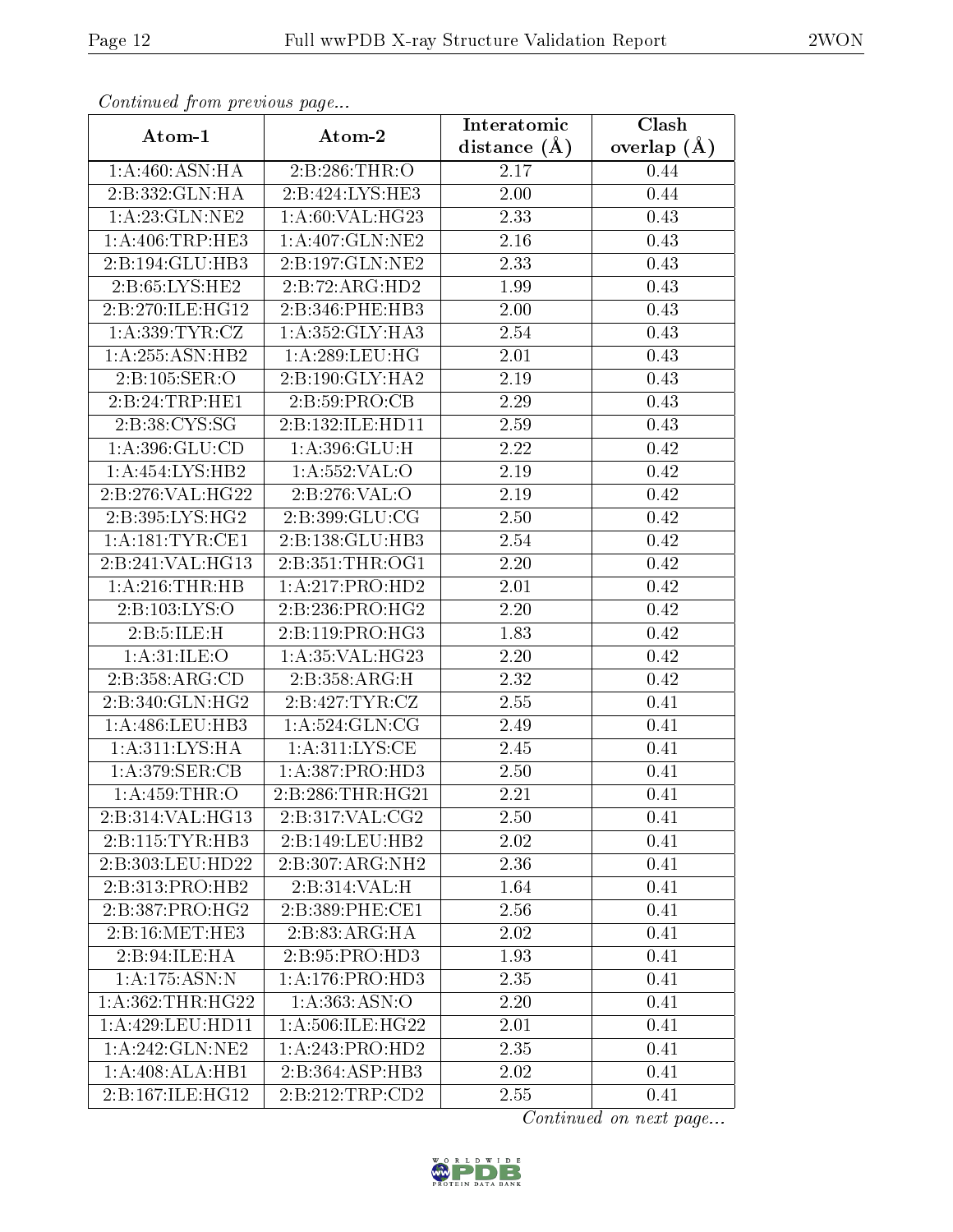| Atom-1             | Atom-2               | Interatomic<br>distance $(A)$ | Clash<br>overlap $(A)$ |
|--------------------|----------------------|-------------------------------|------------------------|
| 1: A:351:THR:CG2   | 1: A:352: GLY:N      | 2.84                          | 0.41                   |
| 1: A:483: TYR: CE1 | 1: A:520: GLN:HB3    | 2.56                          | 0.41                   |
| 1:A:253:THR:HA     | 1:A:292:VAL:HA       | 2.02                          | 0.41                   |
| 2:B:201:LYS:HD3    | 2:B:201:LYS:HA       | 1.96                          | 0.41                   |
| 2:B:28:GLU:CB      | 2:B:135:ILE:HD11     | 2.50                          | 0.41                   |
| 2: B: 395: LYS: O  | 2: B:399: GLU: HG2   | 2.21                          | 0.41                   |
| 1: A:28: GLU:HG2   | 1: A:32: LYS: HE3    | 2.03                          | 0.40                   |
| 1: A:540: LYS: HB2 | 1: A:542: ILE: HG13  | 2.03                          | 0.40                   |
| 2:B:368:LEU:O      | 2:B:372:VAL:H G23    | 2.20                          | 0.40                   |
| 1: A:396: GLU: HA  | 1:A:399:GLU:HG2      | 2.03                          | 0.40                   |
| 1: A:454: LYS:C    | 1: A: 552: VAL: HG13 | 2.41                          | 0.40                   |
| 2: B: 345: PRO: O  | 2:B:346:PHE:HB2      | 2.22                          | 0.40                   |

There are no symmetry-related clashes.

#### 5.3 Torsion angles (i)

#### 5.3.1 Protein backbone (i)

In the following table, the Percentiles column shows the percent Ramachandran outliers of the chain as a percentile score with respect to all X-ray entries followed by that with respect to entries of similar resolution.

The Analysed column shows the number of residues for which the backbone conformation was analysed, and the total number of residues.

| Mol | Chain | Analysed         | Favoured    | Allowed   Outliers |           |             | Percentiles      |
|-----|-------|------------------|-------------|--------------------|-----------|-------------|------------------|
|     |       | $556/560(99\%)$  | $505(91\%)$ | 31 $(6\%)$         | $20(4\%)$ |             | $3 \mid 11 \mid$ |
|     | Β     | $407/440(92\%)$  | $381(94\%)$ | $19(5\%)$          | $7(2\%)$  | $\boxed{9}$ | 29               |
| All | Αll   | $963/1000(96\%)$ | 886 (92%)   | $50(5\%)$          | $27(3\%)$ | $\boxed{5}$ | $\sqrt{17}$      |

All (27) Ramachandran outliers are listed below:

| Mol | Chain | Res | <b>Type</b> |
|-----|-------|-----|-------------|
|     |       | 89  | GLU         |
|     |       | 135 | <b>ILE</b>  |
|     |       | 195 | ILE         |
|     |       | 219 | <b>LYS</b>  |
|     |       | 286 | THR         |
|     |       | 358 | ${\rm ARG}$ |

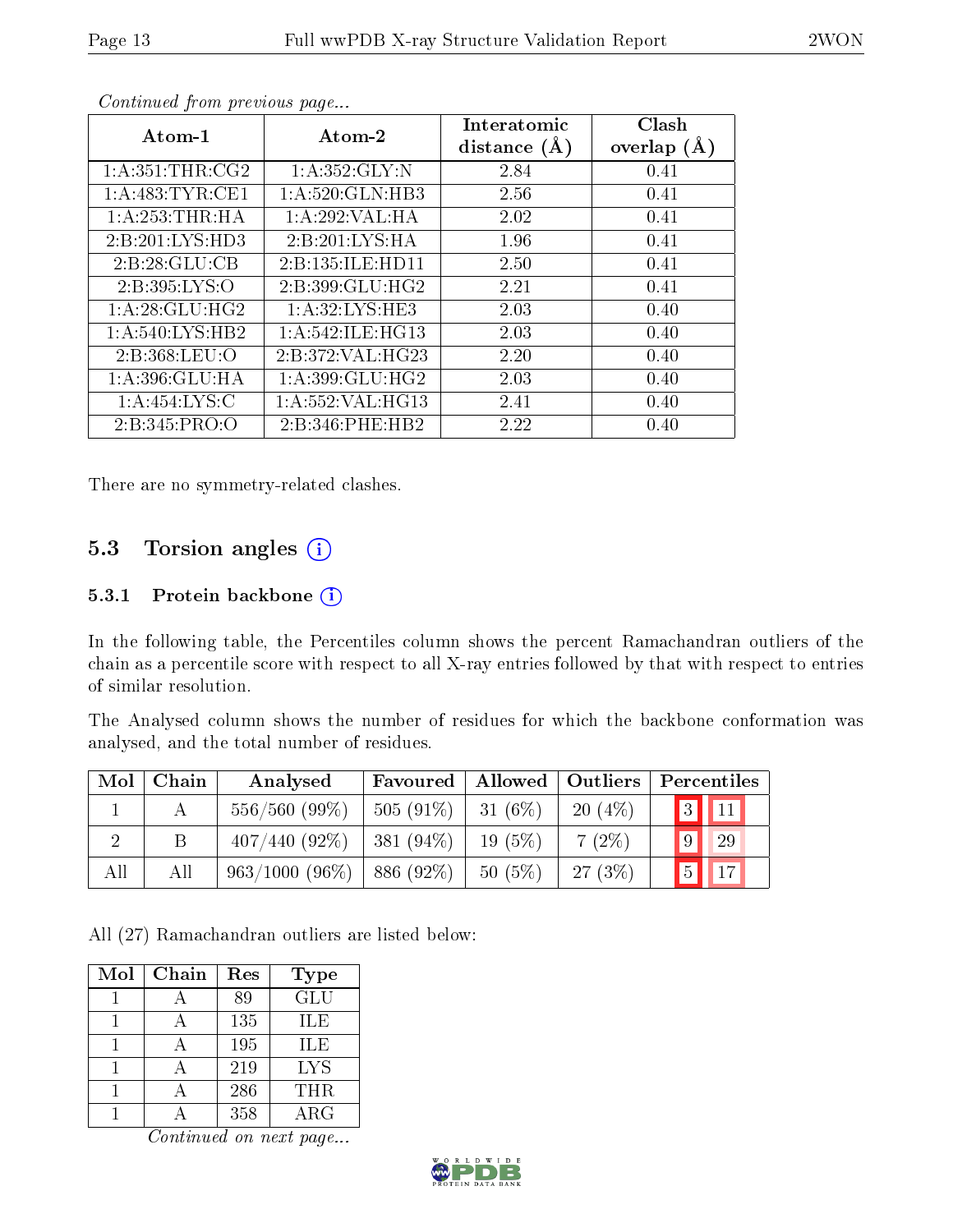| Mol            | Chain                   | Res              | Type                      |
|----------------|-------------------------|------------------|---------------------------|
| $\mathbf{1}$   | $\overline{\rm A}$      | 491              | LEU                       |
| $\overline{2}$ | $\mathbf B$             | 85               | <b>GLN</b>                |
| $\overline{2}$ | $\overline{\mathrm{B}}$ | 313              | PRO                       |
| $\overline{2}$ | $\boldsymbol{B}$        | 314              | <b>VAL</b>                |
| $\overline{1}$ | $\overline{\rm A}$      | $\overline{111}$ | $\overline{\text{VAL}}$   |
| $\mathbf{1}$   | $\overline{\rm A}$      | 114              | $\overline{\rm ALA}$      |
| $\mathbf{1}$   | $\overline{\rm A}$      | 196              | $\overline{\text{GLY}}$   |
| $\overline{1}$ | $\overline{A}$          | 357              | $\overline{\text{MET}}$   |
| $\overline{2}$ | $\overline{\mathbf{B}}$ | 86               | ASP                       |
| $\overline{2}$ | $\overline{\mathrm{B}}$ | 361              | <b>HIS</b>                |
| $\mathbf{1}$   | $\overline{\rm A}$      | 14               | PRO                       |
| $\overline{1}$ | $\overline{A}$          | 88               | TRP                       |
| $\mathbf{1}$   | $\overline{A}$          | 345              | PRO                       |
| $\overline{1}$ | $\overline{A}$          | 360              | $\overline{ALA}$          |
| $\overline{1}$ | $\overline{A}$          | 361              | $\overline{\mathrm{HIS}}$ |
| $\mathbf{1}$   | $\overline{A}$          | 138              | GLU                       |
| $\overline{1}$ | $\overline{A}$          | $\overline{287}$ | $\overline{\text{LYS}}$   |
| $\mathbf{1}$   | $\overline{\rm A}$      | 356              | $\rm{ARG}$                |
| $\overline{2}$ | $\mathbf B$             | 245              | <b>VAL</b>                |
| $\overline{2}$ | $\overline{\mathrm{B}}$ | 358              | $\overline{\rm{ARG}}$     |
| $\overline{1}$ | A                       | 139              | THR                       |

#### 5.3.2 Protein sidechains  $(i)$

In the following table, the Percentiles column shows the percent sidechain outliers of the chain as a percentile score with respect to all X-ray entries followed by that with respect to entries of similar resolution.

The Analysed column shows the number of residues for which the sidechain conformation was analysed, and the total number of residues.

| Mol            | Chain | Analysed        | Rotameric   Outliers |           | Percentiles |    |  |
|----------------|-------|-----------------|----------------------|-----------|-------------|----|--|
|                |       | 497/500(99%)    | 469 $(94\%)$         | $28(6\%)$ | 21          | 51 |  |
| $\overline{2}$ |       | $372/400(93\%)$ | 356 $(96\%)$         | 16 $(4%)$ | 29          | 62 |  |
| All            | All   | 869/900(97%)    | 825 (95%)            | 44 (5%)   | 24          | 55 |  |

All (44) residues with a non-rotameric sidechain are listed below:

| Mol | Chain | <b>Res</b> | Type    |
|-----|-------|------------|---------|
|     |       |            |         |
|     |       | Λ.         | $\pm 1$ |

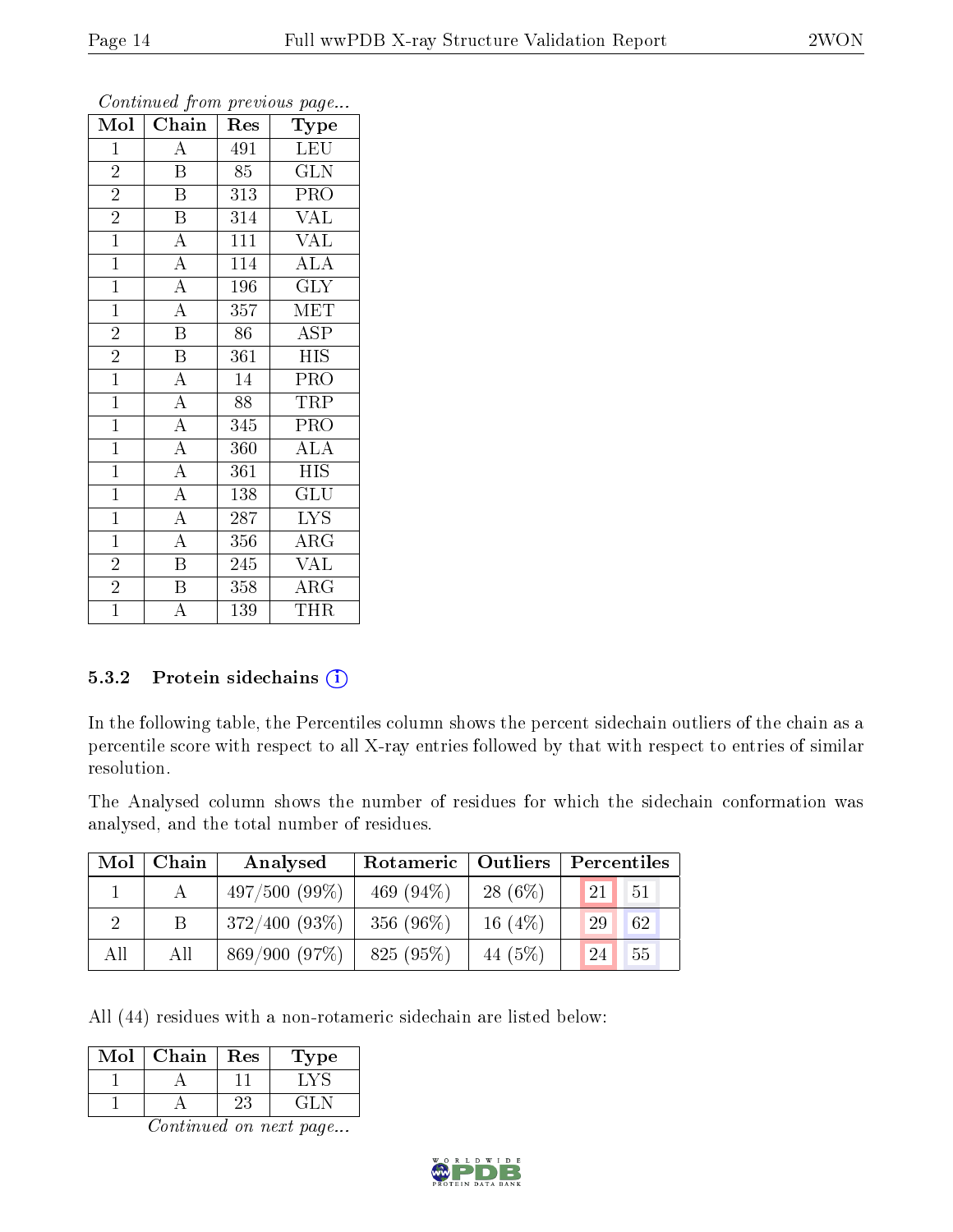| Mol            | $\overline{\phantom{a}}$<br>$\overline{\text{Chain}}$                                                                                                                                                                                                                                                                                                                                                          | ×.<br>Res        | $\mathbf{r}$<br>$\overline{v}$<br>${\rm \bar{Ty}pe}$ |
|----------------|----------------------------------------------------------------------------------------------------------------------------------------------------------------------------------------------------------------------------------------------------------------------------------------------------------------------------------------------------------------------------------------------------------------|------------------|------------------------------------------------------|
| $\mathbf{1}$   | $\overline{A}$                                                                                                                                                                                                                                                                                                                                                                                                 | 37               |                                                      |
| $\overline{1}$ | $\overline{A}$                                                                                                                                                                                                                                                                                                                                                                                                 | $\overline{60}$  | ILE<br>VAL                                           |
| $\overline{1}$ |                                                                                                                                                                                                                                                                                                                                                                                                                | 89               | $\overline{\text{GLU}}$                              |
| $\overline{1}$ |                                                                                                                                                                                                                                                                                                                                                                                                                | $\overline{91}$  | $\overline{\text{GLN}}$                              |
| $\overline{1}$ |                                                                                                                                                                                                                                                                                                                                                                                                                | $\overline{102}$ | $\overline{\text{LYS}}$                              |
| $\overline{1}$ |                                                                                                                                                                                                                                                                                                                                                                                                                | 104              | $\overline{\text{LYS}}$                              |
| $\overline{1}$ |                                                                                                                                                                                                                                                                                                                                                                                                                | $107\,$          | THR                                                  |
| $\mathbf{1}$   |                                                                                                                                                                                                                                                                                                                                                                                                                | 136              | $\overline{\text{ASN}}$                              |
| $\mathbf{1}$   |                                                                                                                                                                                                                                                                                                                                                                                                                | 145              | $\overline{\text{GLN}}$                              |
| $\overline{1}$ |                                                                                                                                                                                                                                                                                                                                                                                                                | $\overline{215}$ | <b>THR</b>                                           |
| $\overline{1}$ |                                                                                                                                                                                                                                                                                                                                                                                                                | 219              | $\overline{\text{LYS}}$                              |
| $\overline{1}$ |                                                                                                                                                                                                                                                                                                                                                                                                                | <b>230</b>       | MET                                                  |
| $\overline{1}$ |                                                                                                                                                                                                                                                                                                                                                                                                                | 311              | $\overline{\text{LYS}}$                              |
| $\mathbf{1}$   |                                                                                                                                                                                                                                                                                                                                                                                                                | $\overline{334}$ | $\overline{\text{GLN}}$                              |
| $\overline{1}$ | $\frac{\overline{A}}{\overline{A}}\frac{\overline{A}}{\overline{A}}\frac{\overline{A}}{\overline{A}}\frac{\overline{A}}{\overline{A}}\frac{\overline{A}}{\overline{A}}\frac{\overline{A}}{\overline{A}}\frac{\overline{A}}{\overline{A}}\frac{\overline{A}}{\overline{A}}\frac{\overline{A}}{\overline{A}}\frac{\overline{A}}{\overline{A}}\frac{\overline{A}}{\overline{A}}\frac{\overline{A}}{\overline{A}}$ | 340              | $\overline{\text{GLN}}$                              |
| $\overline{1}$ |                                                                                                                                                                                                                                                                                                                                                                                                                | 356              | $\overline{\text{ARG}}$                              |
| $\overline{1}$ |                                                                                                                                                                                                                                                                                                                                                                                                                | $\overline{357}$ | MET                                                  |
| $\overline{1}$ |                                                                                                                                                                                                                                                                                                                                                                                                                | 402              | <b>TRP</b>                                           |
| $\mathbf{1}$   |                                                                                                                                                                                                                                                                                                                                                                                                                | $\overline{406}$ | <b>TRP</b>                                           |
| $\overline{1}$ |                                                                                                                                                                                                                                                                                                                                                                                                                | 448              | $\overline{\text{ARG}}$                              |
| $\overline{1}$ |                                                                                                                                                                                                                                                                                                                                                                                                                | 463              | $\overline{\rm ARG}$                                 |
| $\overline{1}$ |                                                                                                                                                                                                                                                                                                                                                                                                                | 474              | $\overline{\text{ASN}}$                              |
| $\mathbf{1}$   |                                                                                                                                                                                                                                                                                                                                                                                                                | 496              | $\overline{\text{VAL}}$                              |
| $\overline{1}$ |                                                                                                                                                                                                                                                                                                                                                                                                                | 500              | $\overline{\text{GLN}}$                              |
| $\mathbf{1}$   |                                                                                                                                                                                                                                                                                                                                                                                                                | $\overline{517}$ | LEU                                                  |
| $\overline{1}$ | $\frac{\overline{A}}{B}$                                                                                                                                                                                                                                                                                                                                                                                       | 548              | $\overline{\text{VAL}}$                              |
| $\overline{2}$ |                                                                                                                                                                                                                                                                                                                                                                                                                | $\overline{6}$   | $\overline{\text{GLU}}$                              |
| $\overline{2}$ | $\overline{\mathbf{B}}$                                                                                                                                                                                                                                                                                                                                                                                        | $\overline{11}$  | <b>LYS</b>                                           |
| $\overline{2}$ | $\overline{\mathrm{B}}$                                                                                                                                                                                                                                                                                                                                                                                        | $\overline{24}$  | TRP                                                  |
| $\overline{c}$ | B                                                                                                                                                                                                                                                                                                                                                                                                              | 65               | <b>LYS</b>                                           |
| $\overline{2}$ | B                                                                                                                                                                                                                                                                                                                                                                                                              | 87               | $P \overline{HE}$                                    |
| $\overline{2}$ | $\overline{\mathrm{B}}$                                                                                                                                                                                                                                                                                                                                                                                        | 109              | LEU                                                  |
| $\overline{c}$ | Β                                                                                                                                                                                                                                                                                                                                                                                                              | 139              | $T\bar{H}\bar{R}$                                    |
| $\overline{2}$ | $\overline{\mathrm{B}}$                                                                                                                                                                                                                                                                                                                                                                                        | 174              | $\overline{\text{GLN}}$                              |
| $\overline{2}$ | Β                                                                                                                                                                                                                                                                                                                                                                                                              | 194              | $\overline{\text{GLU}}$                              |
| $\overline{2}$ | $\overline{\mathrm{B}}$                                                                                                                                                                                                                                                                                                                                                                                        | 214              | LEU                                                  |
| $\overline{2}$ | $\overline{\mathrm{B}}$                                                                                                                                                                                                                                                                                                                                                                                        | 237              | ASP                                                  |
| $\overline{2}$ | $\overline{\rm B}$                                                                                                                                                                                                                                                                                                                                                                                             | 242              | $\overline{\text{GLN}}$                              |
| $\overline{2}$ | $\overline{\mathrm{B}}$                                                                                                                                                                                                                                                                                                                                                                                        | <b>250</b>       | $\overline{\rm ASP}$                                 |
| $\overline{2}$ | B                                                                                                                                                                                                                                                                                                                                                                                                              | 325              | $\overline{\text{LEU}}$                              |
| $\overline{2}$ | $\overline{\mathrm{B}}$                                                                                                                                                                                                                                                                                                                                                                                        | 358              | $\overline{\rm{ARG}}$                                |
| $\overline{2}$ | Β                                                                                                                                                                                                                                                                                                                                                                                                              | 399              | $\overline{\text{GLU}}$                              |

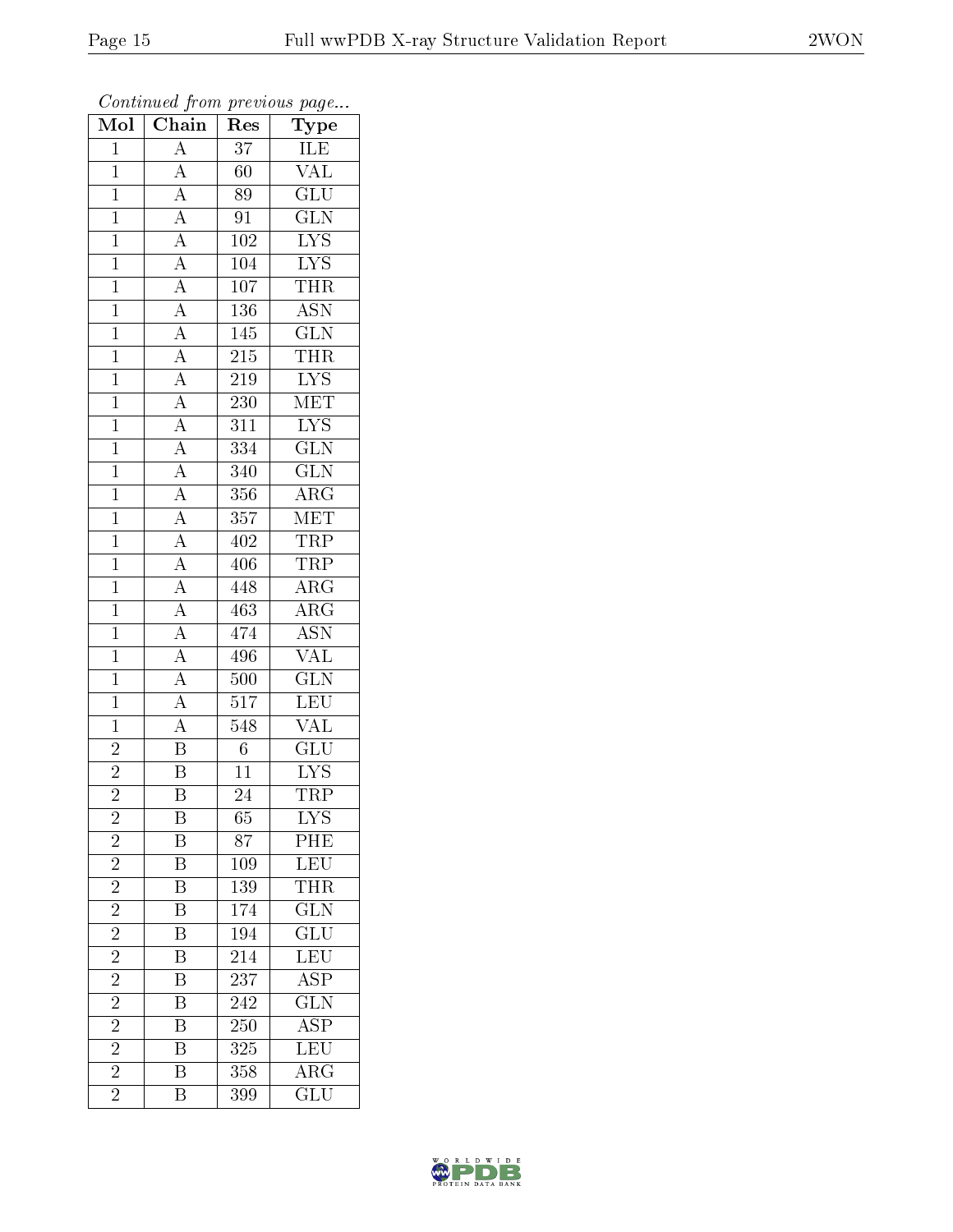| $\overline{\text{Mol}}$ | Chain                   | Res              | Type                      |
|-------------------------|-------------------------|------------------|---------------------------|
| $\mathbf 1$             | $\boldsymbol{A}$        | 23               | <b>GLN</b>                |
| $\mathbf{1}$            | $\overline{A}$          | 137              | $\overline{ASN}$          |
| $\mathbf{1}$            | $\overline{\rm A}$      | 174              | $\overline{\text{GLN}}$   |
| $\overline{1}$          | $\overline{A}$          | $20\overline{7}$ | $\overline{\text{GLN}}$   |
| $\overline{1}$          | $\overline{A}$          | 269              | $\overline{\text{GLN}}$   |
| $\overline{1}$          | $\overline{A}$          | 278              | $\overline{\text{GLN}}$   |
| $\overline{1}$          | $\overline{A}$          | 334              | $\widetilde{{\rm GLN}}$   |
| $\mathbf{1}$            | $\overline{A}$          | 361              | <b>HIS</b>                |
| $\overline{1}$          | $\overline{A}$          | $\overline{373}$ | $\overline{\text{GLN}}$   |
| $\overline{1}$          | $\overline{A}$          | 407              | $\overline{\text{GLN}}$   |
| $\overline{1}$          | $\overline{A}$          | 428              | $\overline{\text{GLN}}$   |
| $\overline{1}$          | $\overline{A}$          | 480              | $\overline{\text{GLN}}$   |
| $\overline{1}$          | $\overline{A}$          | 500              | $\overline{\text{GLN}}$   |
| $\overline{1}$          | $\overline{A}$          | $\overline{512}$ | $\overline{\text{GLN}}$   |
| $\overline{1}$          | $\overline{A}$          | 519              | $\overline{\text{ASN}}$   |
| $\overline{1}$          | $\overline{A}$          | $\overline{545}$ | $\overline{\mathrm{ASN}}$ |
| $\overline{1}$          | $\overline{\rm A}$      | $\overline{547}$ | $\overline{\text{GLN}}$   |
| $\overline{2}$          | $\overline{\mathbf{B}}$ | 147              | <b>ASN</b>                |
| $\overline{2}$          | $\overline{\mathrm{B}}$ | $\overline{151}$ | $\overline{\text{GLN}}$   |
| $\overline{2}$          | B                       | 175              | $\overline{\text{ASN}}$   |
| $\overline{2}$          | $\overline{\mathrm{B}}$ | 182              | $\overline{\text{GLN}}$   |
| $\overline{2}$          | $\overline{\mathrm{B}}$ | 208              | <b>HIS</b>                |
| $\overline{2}$          | $\boldsymbol{B}$        | 242              | $\overline{\text{GLN}}$   |
| $\overline{2}$          | $\overline{\mathrm{B}}$ | 278              | $\overline{\text{GLN}}$   |
| $\overline{2}$          | $\boldsymbol{B}$        | 336              | $\overline{\text{GLN}}$   |
| $\overline{2}$          | $\overline{\mathrm{B}}$ | 394              | $\overline{\text{GLN}}$   |

Some sidechains can be flipped to improve hydrogen bonding and reduce clashes. All (26) such sidechains are listed below:

#### 5.3.3 RNA (1)

There are no RNA molecules in this entry.

#### 5.4 Non-standard residues in protein, DNA, RNA chains (i)

There are no non-standard protein/DNA/RNA residues in this entry.

#### 5.5 Carbohydrates (i)

There are no carbohydrates in this entry.

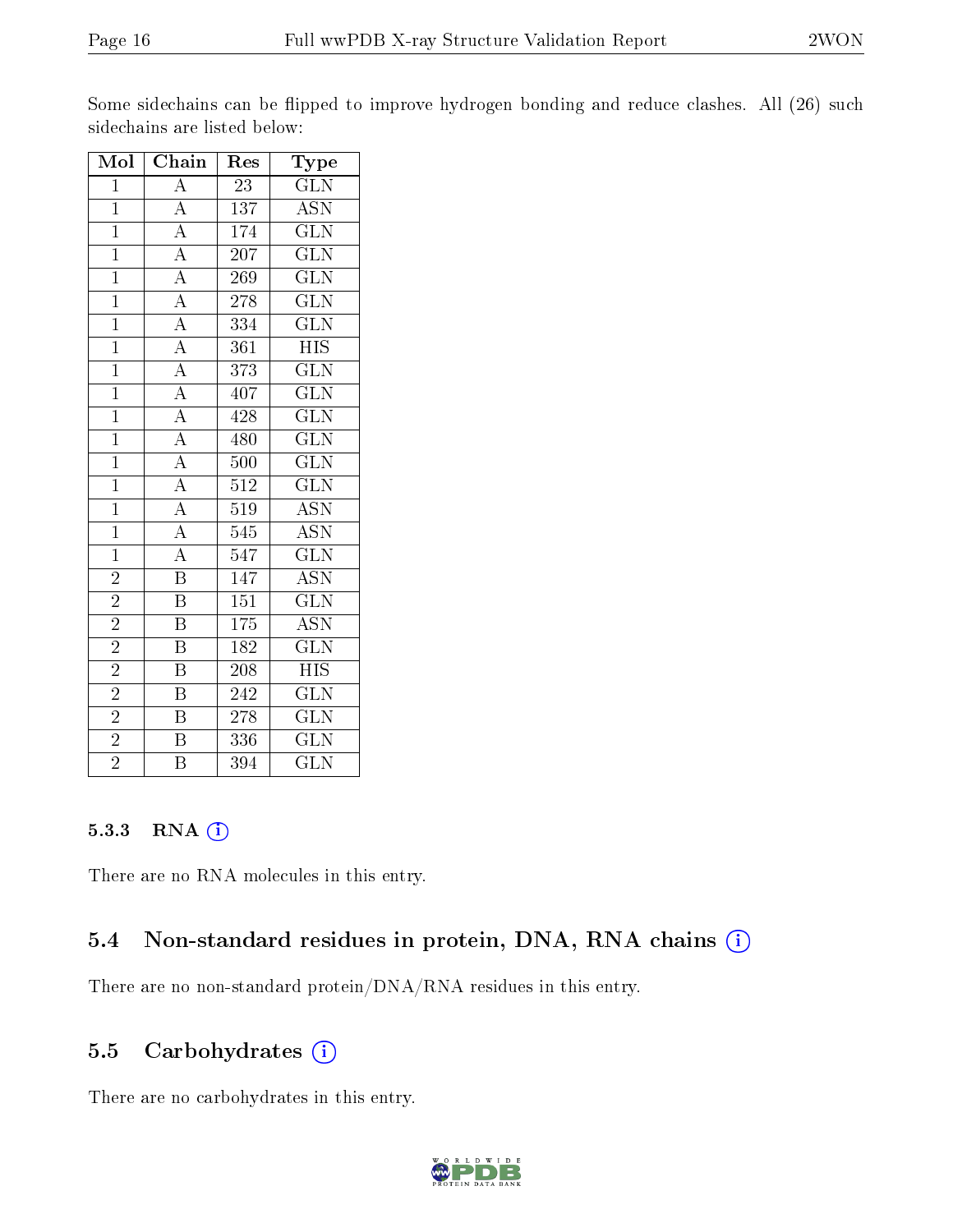## 5.6 Ligand geometry (i)

1 ligand is modelled in this entry.

In the following table, the Counts columns list the number of bonds (or angles) for which Mogul statistics could be retrieved, the number of bonds (or angles) that are observed in the model and the number of bonds (or angles) that are dened in the Chemical Component Dictionary. The Link column lists molecule types, if any, to which the group is linked. The Z score for a bond length (or angle) is the number of standard deviations the observed value is removed from the expected value. A bond length (or angle) with  $|Z| > 2$  is considered an outlier worth inspection. RMSZ is the root-mean-square of all Z scores of the bond lengths (or angles).

| $\operatorname{Mol}$<br>$\vert$ Type $\vert$ |     | $\mid$ Chain $\mid$ | $\operatorname{Res}$ | Link           |            | Bond lengths |                       |                                        | Bond angles        |        |
|----------------------------------------------|-----|---------------------|----------------------|----------------|------------|--------------|-----------------------|----------------------------------------|--------------------|--------|
|                                              |     |                     |                      |                | Counts     |              | $ RMSZ  \#  Z  > 2  $ | Counts   RMSZ $\vert \# \vert Z \vert$ |                    |        |
|                                              | ZZE |                     | 1558                 | $\blacksquare$ | 22, 24, 24 | 2.44         | $7(31\%)$             | $\perp 25,32,32 \perp$                 | $\vert 4.13 \vert$ | 8(32%) |

In the following table, the Chirals column lists the number of chiral outliers, the number of chiral centers analysed, the number of these observed in the model and the number defined in the Chemical Component Dictionary. Similar counts are reported in the Torsion and Rings columns. '-' means no outliers of that kind were identified.

|  |      | Mol   Type   Chain   Res   Link   Chirals | Torsions                 | Rings |
|--|------|-------------------------------------------|--------------------------|-------|
|  | 1558 | $\sim$                                    | $1/4/13/15/15$   0/2/2/2 |       |

 $\mathrm{Mol}\mid\mathrm{Chain}\mid\mathrm{Res}\mid\mathrm{Type}\mid\mathrm{Atoms}\mid\mathrm{Z}\mid\mathrm{Observed}(\mathrm{A})\mid\mathrm{Ideal}(\mathrm{A})$ 3 | A | $1558$  |  $ZZE$  |  $C13-C9$  |  $6.22$  |  $1.49$  |  $1.38$ 3 | A |1558 | ZZE | C19-C17 | 4.87 | 1.48 | 1.39 3 | A | $1558$  |  $ZZE$  |  $C10-N5$  |  $-3.91$  |  $1.41$  |  $1.47$ 3 | A | 1558 | ZZE | C13-C16 | 3.52 | 1.45 | 1.39 3 | A | 1558 | ZZE | C19-C16 | 2.85 | 1.44 | 1.39 3 | A | 1558 | ZZE | C21-N23 | 2.39 | 1.20 | 1.14 3 | A | 1558 | ZZE | C10-C15 | 2.07 | 1.58 | 1.51

All (7) bond length outliers are listed below:

All (8) bond angle outliers are listed below:

| Mol | Chain       | Res  | Type | Atoms                                             | Z        | Observed $(^\circ)$ | Ideal $(°)$ |
|-----|-------------|------|------|---------------------------------------------------|----------|---------------------|-------------|
| 3   | А           | 1558 | ZZE  | C <sub>14</sub> -C <sub>17</sub> -C <sub>21</sub> | $-11.34$ | 104.46              | 119.54      |
| 3   | А           | 1558 | ZZE  | $C9-O4-C1$                                        | 9.41     | 133.61              | 118.48      |
| 3   | $\mathbf A$ | 1558 | ZZE  | C19-C17-C21                                       | 8.92     | 131.40              | 119.54      |
| 3   | А           | 1558 | ZZE  | $C3-N7-N5$                                        | 7.66     | 111.08              | 104.48      |
| 3   | А           | 1558 | ZZE. | $C2-C1-C3$                                        | 5.49     | 111.64              | 104.05      |
| 3   | А           | 1558 | ZZE  | C19-C17-C14                                       | 2.78     | 124.14              | 119.71      |

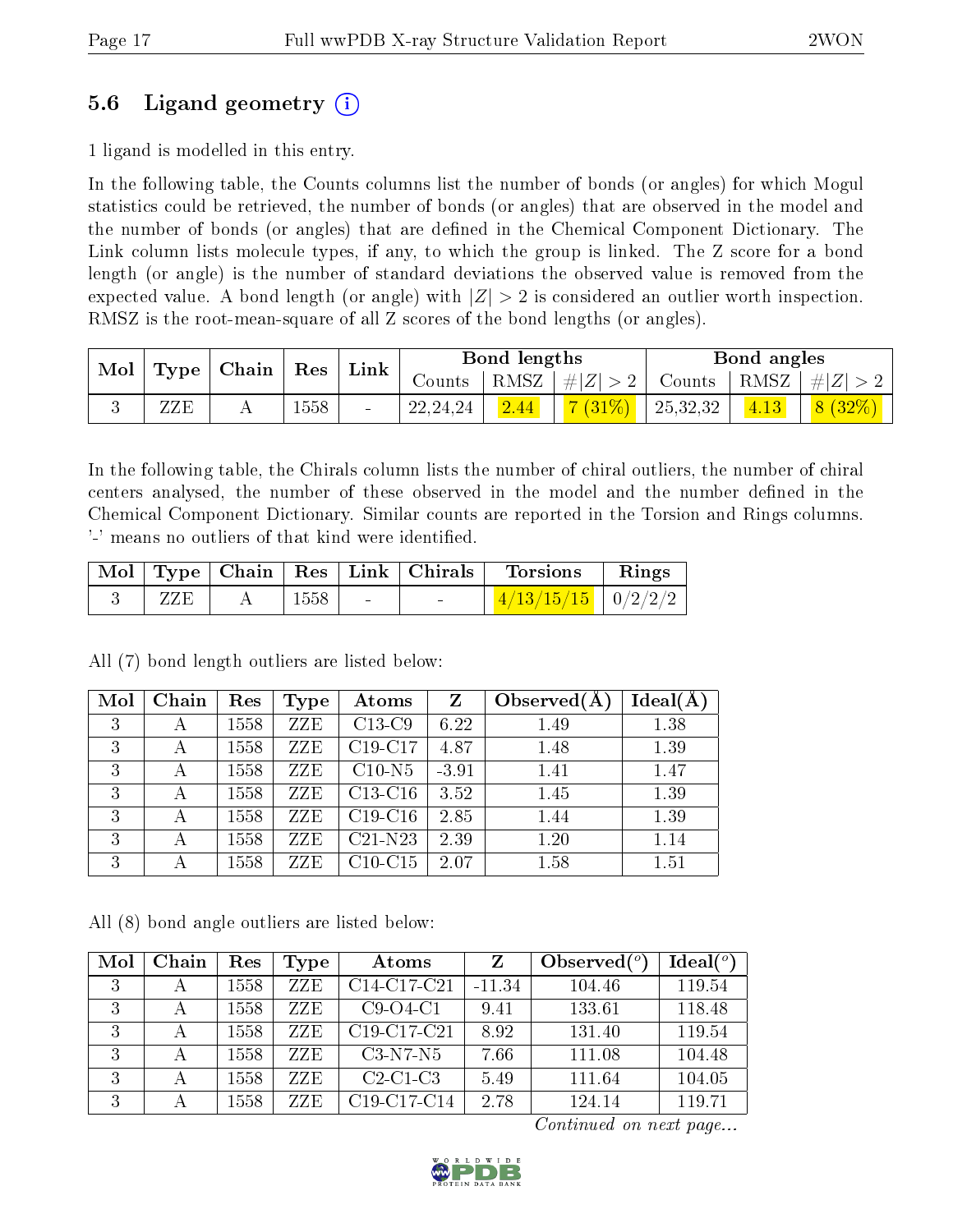| contentation in procto as pagent |       |      |                          |               |         |                                              |        |
|----------------------------------|-------|------|--------------------------|---------------|---------|----------------------------------------------|--------|
| Mol                              | Chain |      | $\vert$ Res $\vert$ Type | Atoms         |         | Observed( $^{\circ}$ )   Ideal( $^{\circ}$ ) |        |
|                                  |       | 1558 | ZZE                      | $C16$ -C13-C9 | $-2.62$ | 116.12                                       | 119.36 |
|                                  |       | 1558 | ZZE                      | $C10-N5-C2$   | $-2.31$ | 125.54                                       | 128.48 |

There are no chirality outliers.

All (4) torsion outliers are listed below:

| Mol           | Chain | Res  | Type | Atoms                                                             |
|---------------|-------|------|------|-------------------------------------------------------------------|
| -3            |       | 1558 | ZZE  | $C1-C2-C6-C11$                                                    |
| $\mathcal{R}$ |       | 1558 | ZZE  | N7-C3-C8-C12                                                      |
| $\mathcal{R}$ |       | 1558 | ZZE  | $C1-C3-C8-C12$                                                    |
| $\mathcal{R}$ |       | 1558 | 7.ZE | N <sub>5</sub> -C <sub>10</sub> -C <sub>15</sub> -O <sub>18</sub> |

There are no ring outliers.

1 monomer is involved in 2 short contacts:

|  |            | Mol   Chain   Res   Type   Clashes   Symm-Clashes |
|--|------------|---------------------------------------------------|
|  | 1558   ZZE |                                                   |

The following is a two-dimensional graphical depiction of Mogul quality analysis of bond lengths, bond angles, torsion angles, and ring geometry for all instances of the Ligand of Interest. In addition, ligands with molecular weight > 250 and outliers as shown on the validation Tables will also be included. For torsion angles, if less then 5% of the Mogul distribution of torsion angles is within 10 degrees of the torsion angle in question, then that torsion angle is considered an outlier. Any bond that is central to one or more torsion angles identified as an outlier by Mogul will be highlighted in the graph. For rings, the root-mean-square deviation (RMSD) between the ring in question and similar rings identified by Mogul is calculated over all ring torsion angles. If the average RMSD is greater than 60 degrees and the minimal RMSD between the ring in question and any Mogul-identified rings is also greater than 60 degrees, then that ring is considered an outlier. The outliers are highlighted in purple. The color gray indicates Mogul did not find sufficient equivalents in the CSD to analyse the geometry.

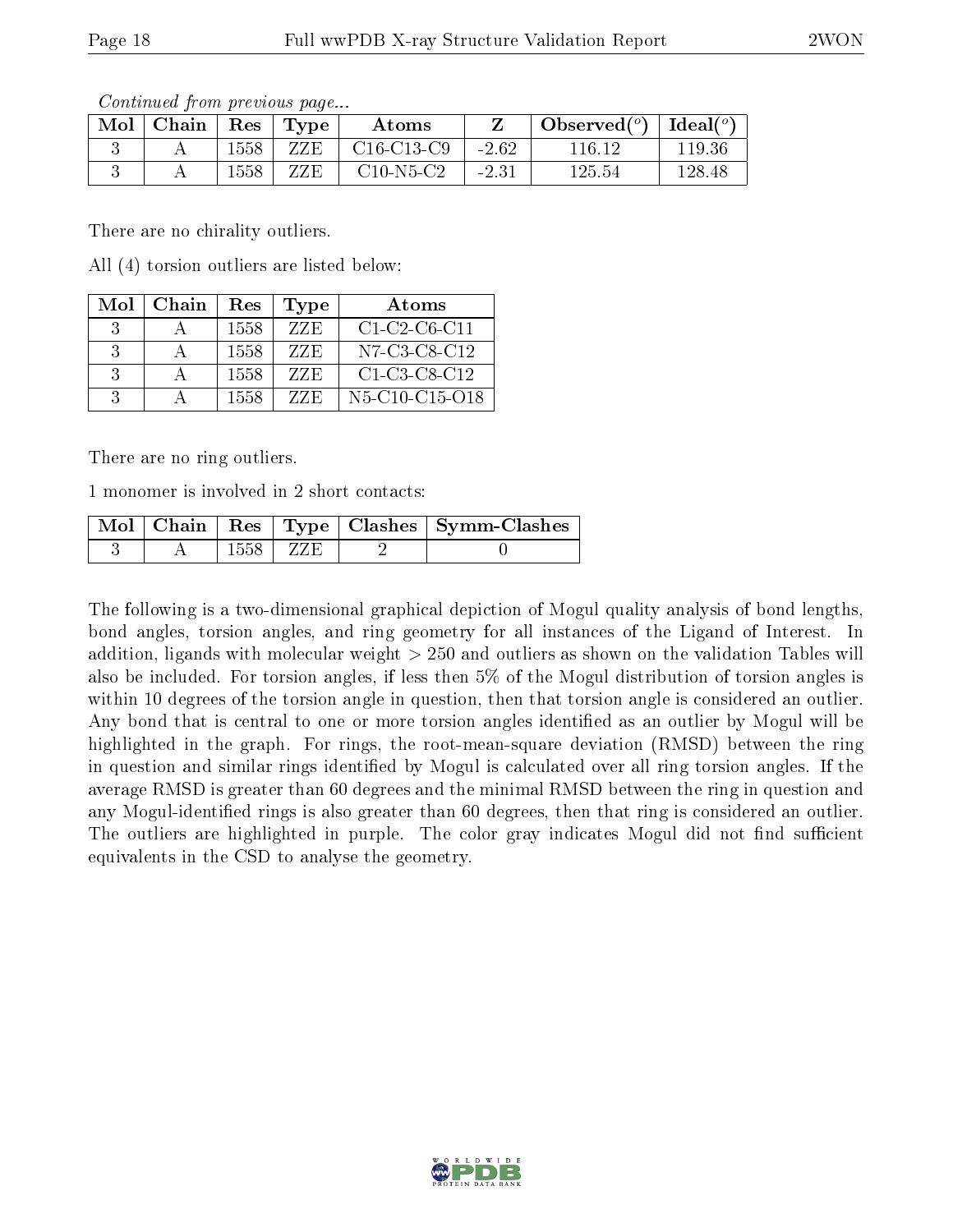

## 5.7 [O](https://www.wwpdb.org/validation/2017/XrayValidationReportHelp#nonstandard_residues_and_ligands)ther polymers (i)

There are no such residues in this entry.

## 5.8 Polymer linkage issues (i)

There are no chain breaks in this entry.

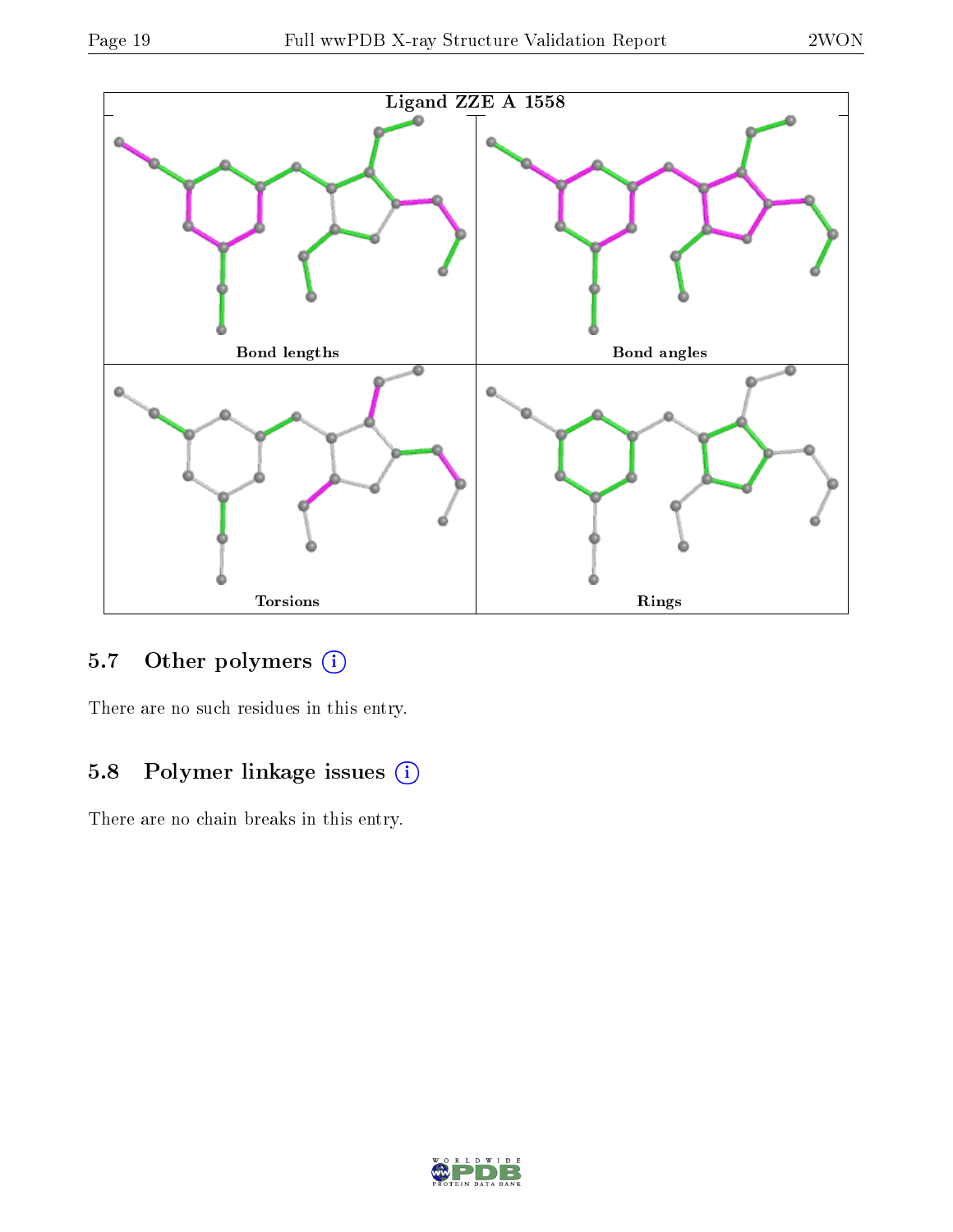# 6 Fit of model and data  $(i)$

## 6.1 Protein, DNA and RNA chains  $(i)$

In the following table, the column labelled  $#RSRZ> 2'$  contains the number (and percentage) of RSRZ outliers, followed by percent RSRZ outliers for the chain as percentile scores relative to all X-ray entries and entries of similar resolution. The OWAB column contains the minimum, median,  $95<sup>th</sup>$  percentile and maximum values of the occupancy-weighted average B-factor per residue. The column labelled ' $Q< 0.9$ ' lists the number of (and percentage) of residues with an average occupancy less than 0.9.

| Mol | Chain | Analysed        | ${ <\hspace{-1.5pt}{\mathrm{RSRZ}} \hspace{-1.5pt}>}$ | $\#\text{RSRZ}\text{>2}$           | $OWAB(A^2)$      | $\rm Q\textcolor{black}{<}0.9$ |
|-----|-------|-----------------|-------------------------------------------------------|------------------------------------|------------------|--------------------------------|
|     |       | $558/560(99\%)$ | 0.16                                                  | $\parallel$ 11 $'$<br>$37(6\%)$ 18 | 31, 58, 105, 194 |                                |
|     |       | $413/440(93\%)$ | 0.15                                                  | $31(7\%)$ 14 8                     | 29, 57, 108, 128 |                                |
| All | Αll   | 971/1000(97%)   | 0.16                                                  | $\sqrt{16}$ $\sqrt{9}$<br>68 (7%)  | 29, 57, 107, 194 |                                |

All (68) RSRZ outliers are listed below:

| Mol            | Chain                   | Res              | Type                    | $\rm RSRZ$       |
|----------------|-------------------------|------------------|-------------------------|------------------|
| $\overline{2}$ | Β                       | 3                | SER                     | 9.5              |
| $\mathbf{1}$   | $\boldsymbol{A}$        | 549              | ASP                     | 8.9              |
| $\overline{2}$ | $\overline{\mathrm{B}}$ | $\overline{4}$   | PRO                     | $\overline{8.5}$ |
| $\overline{2}$ | $\boldsymbol{B}$        | 357              | MET                     | 8.2              |
| $\overline{1}$ | $\overline{\rm A}$      | 553              | <b>SER</b>              | $7.9\,$          |
| $\overline{1}$ | $\overline{\rm A}$      | 548              | <b>VAL</b>              | 7.6              |
| $\overline{2}$ | $\overline{\mathrm{B}}$ | 216              | THR                     | 6.9              |
| $\overline{2}$ | $\boldsymbol{B}$        | 230              | MET                     | $6.\overline{7}$ |
| $\overline{2}$ | $\, {\bf B}$            | 231              | <b>GLY</b>              | 6.6              |
| $\overline{1}$ | $\overline{A}$          | 359              | $\overline{\text{GLY}}$ | 6.2              |
| $\overline{2}$ | $\overline{\mathrm{B}}$ | 13               | LYS                     | 6.1              |
| $\overline{1}$ | $\overline{\rm A}$      | 550              | $\overline{\text{LYS}}$ | $\overline{6.1}$ |
| $\overline{1}$ | $\overline{A}$          | 556              | ILE                     | 6.1              |
| $\overline{2}$ | $\overline{B}$          | 358              | $\rm{ARG}$              | 5.9              |
| $\overline{1}$ | $\overline{\rm A}$      | 547              | $\overline{\text{GLN}}$ | 5.5              |
| $\overline{1}$ | $\overline{\rm A}$      | 539              | $\overline{H}$ IS       | $\overline{5.1}$ |
| $\overline{1}$ | $\overline{\rm A}$      | 546              | $\overline{{\rm GLU}}$  | $\overline{5.0}$ |
| $\overline{1}$ | $\overline{\rm A}$      | 358              | $\rm{ARG}$              | 4.8              |
| $\overline{1}$ | $\overline{\rm A}$      | 552              | <b>VAL</b>              | 4.8              |
| $\overline{2}$ | B                       | $29\overline{7}$ | GLU                     | 4.6              |
| $\overline{1}$ | $\overline{\rm A}$      | $\overline{2}4$  | TRP                     | 4.4              |
| $\overline{1}$ | $\overline{\rm A}$      | 555              | $\overline{\text{GLY}}$ | $4.\overline{4}$ |
| $\overline{1}$ | $\overline{A}$          | 541              | <b>GLY</b>              | 4.4              |
| $\mathbf{1}$   | $\overline{\rm A}$      | 557              | $\rm{ARG}$              | 4.3              |

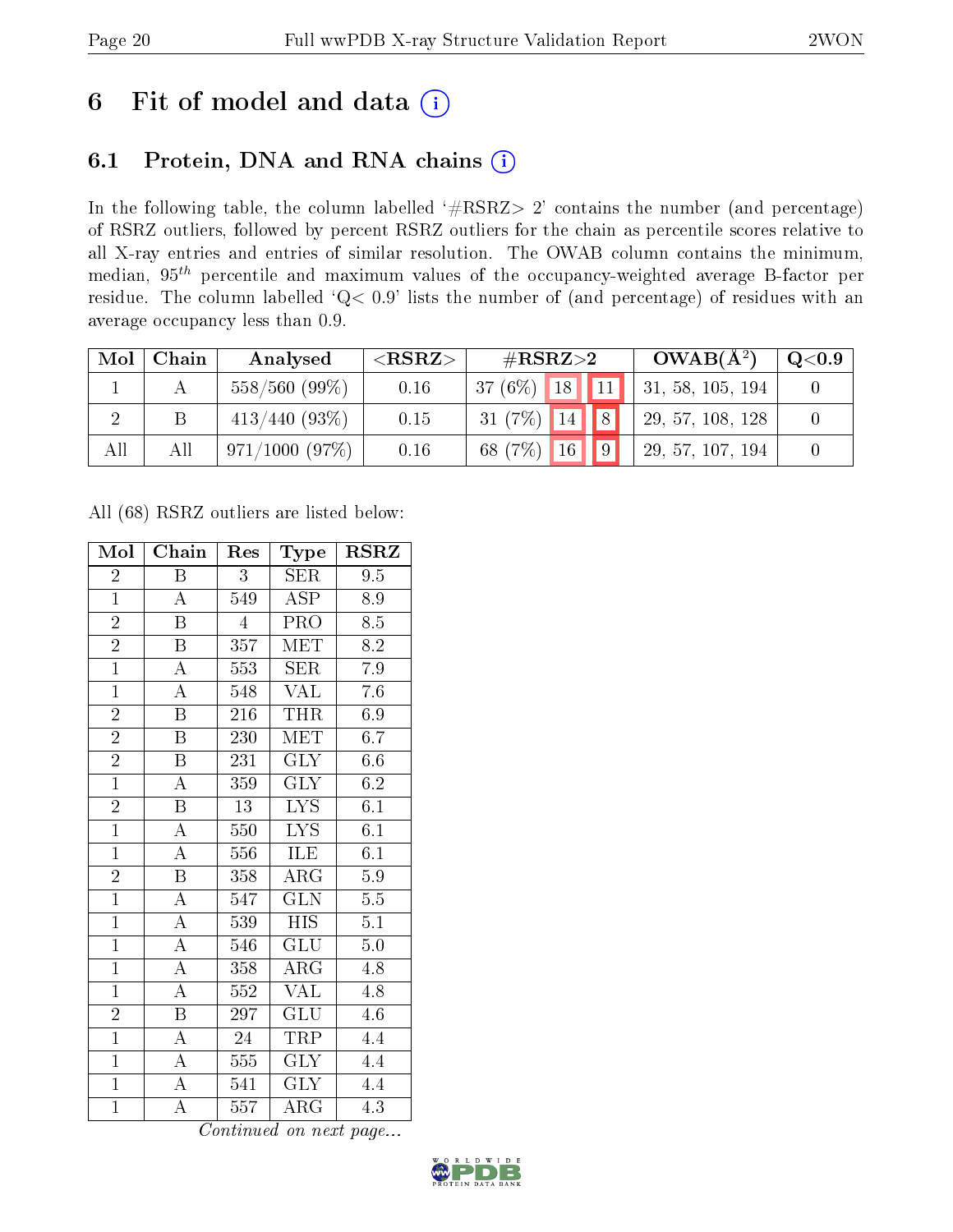| Mol            | Chain                   | Res              | Type                    | <b>RSRZ</b>      |
|----------------|-------------------------|------------------|-------------------------|------------------|
| $\mathbf{1}$   | $\overline{\rm A}$      | 551              | LEU                     | $\overline{4.3}$ |
| $\overline{2}$ | B                       | 359              | <b>GLY</b>              | 4.3              |
| $\overline{2}$ | $\overline{\mathrm{B}}$ | 66               | $\overline{\text{LYS}}$ | $\overline{4.2}$ |
| $\overline{1}$ | $\boldsymbol{A}$        | 554              | $\overline{\rm ALA}$    | 4.2              |
| $\overline{2}$ | $\overline{\mathrm{B}}$ | 67               | <b>ASP</b>              | $\overline{4.2}$ |
| $\overline{2}$ | Β                       | 360              | $\rm AL\overline{A}$    | 4.0              |
| $\overline{1}$ | $\overline{\rm A}$      | 67               | $\overline{\text{ASP}}$ | 4.0              |
| $\overline{1}$ | $\overline{\rm A}$      | 544              | $\overline{\text{GLY}}$ | $3.9\,$          |
| $\overline{2}$ | $\overline{\mathrm{B}}$ | $\overline{65}$  | $\overline{\text{LYS}}$ | 3.9              |
| $\overline{2}$ | $\overline{\mathrm{B}}$ | 361              | $\overline{HIS}$        | $\overline{3.8}$ |
| $\overline{2}$ | $\boldsymbol{B}$        | 69               | <b>THR</b>              | 3.7              |
| $\overline{2}$ | Β                       | 14               | $\overline{\text{PRO}}$ | $\overline{3.6}$ |
| $\overline{2}$ | B                       | $\overline{5}$   | ILE                     | $\overline{3.6}$ |
| $\overline{1}$ | $\boldsymbol{A}$        | 286              | THR                     | $\overline{3.5}$ |
| $\overline{2}$ | $\overline{\mathrm{B}}$ | $\overline{6}$   | $\overline{\text{GLU}}$ | $\overline{3.4}$ |
| $\frac{2}{1}$  | B                       | 232              | <b>TYR</b>              | 3.3              |
|                | A                       | 70               | $\overline{\text{LYS}}$ | $\overline{3.1}$ |
| $\overline{1}$ | A                       | 65               | $\overline{LYS}$        | 3.1              |
| $\overline{1}$ | $\boldsymbol{A}$        | 284              | $AR\overline{G}$        | $\overline{3}.0$ |
| $\mathbf{1}$   | $\overline{\rm A}$      | 287              | $\overline{\text{LYS}}$ | $\overline{2.9}$ |
| $\mathbf{1}$   | A                       | 53               | <b>GLU</b>              | 2.7              |
| $\overline{2}$ | $\overline{\mathrm{B}}$ | 362              | <b>THR</b>              | $\overline{2.6}$ |
| $\overline{2}$ | B                       | 243              | PRO                     | $2.6\,$          |
| $\overline{2}$ | $\overline{\mathrm{B}}$ | $\overline{16}$  | $\overline{\text{MET}}$ | $\overline{2.6}$ |
| $\overline{1}$ | $\overline{A}$          | 514              | GLU                     | $2.5\,$          |
| $\overline{1}$ | A                       | 66               | ${\rm LYS}$             | $2.5\,$          |
| $\overline{1}$ | $\overline{A}$          | 221              | $\overline{HIS}$        | 2.5              |
| $\overline{2}$ | B                       | 213              | <b>GLY</b>              | $2.5\,$          |
| $\overline{2}$ | $\overline{\mathrm{B}}$ | $\overline{68}$  | $\overline{\text{SER}}$ | $2.\bar{4}$      |
| $\mathbf{1}$   | А                       | 360              | $\overline{\rm ALA}$    | 2.4              |
| $\mathbf{1}$   | A                       | 558              | LYS                     | 2.4              |
| $\mathbf{1}$   | $\overline{\rm A}$      | 15               | $\overline{\text{GLY}}$ | 2.4              |
| $\overline{2}$ | Β                       | 15               | <b>GLY</b>              | 2.3              |
| $\overline{2}$ | $\overline{\mathrm{B}}$ | $\overline{217}$ | PRO                     | $\overline{2.3}$ |
| $\overline{1}$ | A                       | 68               | <b>SER</b>              | $2.3\,$          |
| $\overline{1}$ | A                       | 69               | THR                     | 2.2              |
| $\frac{2}{1}$  | Β                       | 298              | <b>GLU</b>              | $2.2\,$          |
|                | A                       | 545              | <b>ASN</b>              | 2.2              |
| $\overline{2}$ | $\overline{\mathrm{B}}$ | 308              | GLU                     | $2.2\,$          |
| $\mathbf{1}$   | А                       | 311              | LYS                     | $2.2\,$          |
| $\mathbf{1}$   | $\overline{\rm A}$      | 288              | $\overline{\rm ALA}$    | 2.1              |
| $\overline{2}$ | Β                       | 250              | $\overline{\text{ASP}}$ | 2.1              |

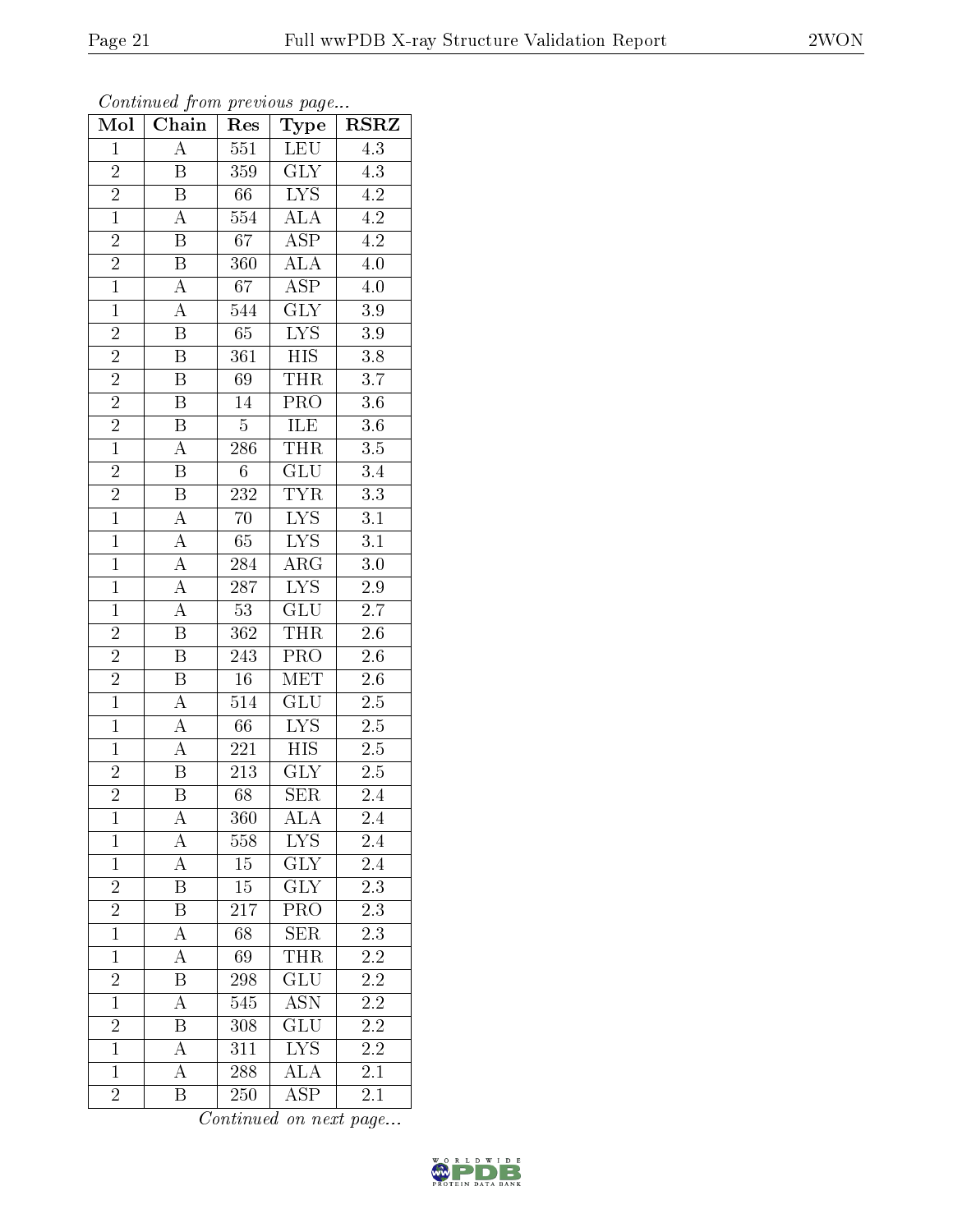Continued from previous page...

| Mol | Chain | $\operatorname{Res}$ | Type  | <b>RSRZ</b> |
|-----|-------|----------------------|-------|-------------|
|     |       |                      | A R.G |             |
|     |       |                      | L HI  |             |

#### 6.2 Non-standard residues in protein, DNA, RNA chains  $(i)$

There are no non-standard protein/DNA/RNA residues in this entry.

### 6.3 Carbohydrates  $(i)$

There are no carbohydrates in this entry.

#### 6.4 Ligands  $(i)$

In the following table, the Atoms column lists the number of modelled atoms in the group and the number defined in the chemical component dictionary. The B-factors column lists the minimum, median,  $95<sup>th</sup>$  percentile and maximum values of B factors of atoms in the group. The column labelled  $Q < 0.9$ ' lists the number of atoms with occupancy less than 0.9.

|  |      |      | $\mid$ Mol $\mid$ Type $\mid$ Chain $\mid$ Res $\mid$ Atoms $\mid$ RSCC $\mid$ RSR $\mid$ B-factors(A <sup>2</sup> ) $\mid$ Q<0.9 |  |
|--|------|------|-----------------------------------------------------------------------------------------------------------------------------------|--|
|  | 1558 | 0.93 | 46, 50, 55, 59                                                                                                                    |  |

The following is a graphical depiction of the model fit to experimental electron density of all instances of the Ligand of Interest. In addition, ligands with molecular weight  $> 250$  and outliers as shown on the geometry validation Tables will also be included. Each fit is shown from different orientation to approximate a three-dimensional view.